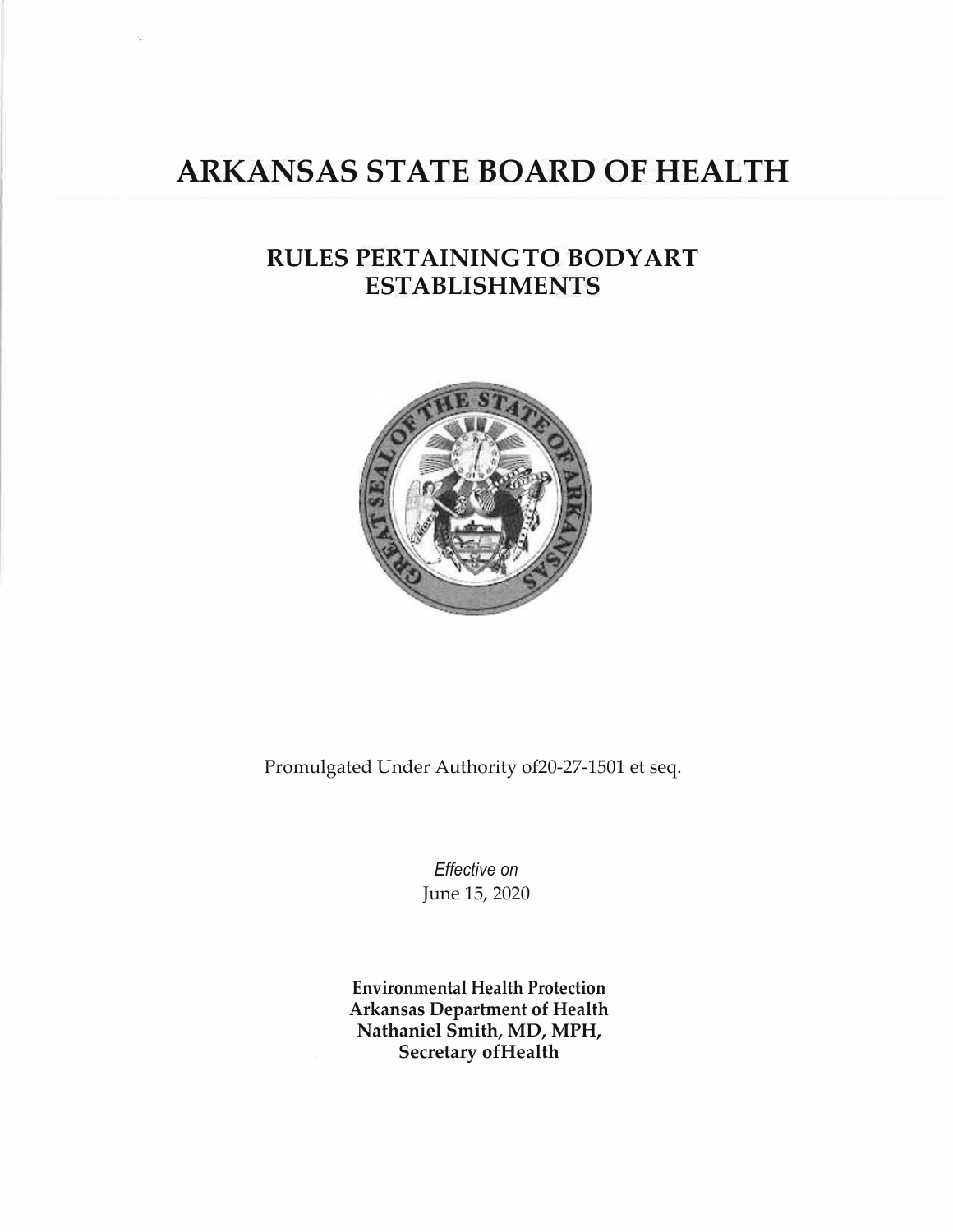## RULES PERTAINING TO BODY ART ESTABLISHMENTS

## Table of Contents

| SECTION 5. ARTIST LICENSE FEE AND RENEWAL REQUIREMENTS  8          |
|--------------------------------------------------------------------|
| SECTION 6. ESTABLISHMENTLICENSEFEE AND SANITATION CERTIFICATION10  |
|                                                                    |
|                                                                    |
|                                                                    |
|                                                                    |
| SECTION 11. RESTRICTIONS CONCERNING BODY ART PROCEDURES  15        |
|                                                                    |
|                                                                    |
|                                                                    |
| SECTION 15. TEMPORARY OR MOBILE ESTABLISHMENTS 20                  |
| SECTION 16. TEMPORARY DEMONSTRATION LICENSE  21                    |
| SECTION 17. TREATMENT AND DISPOSAL OF INFECTIOUS WASTE  22         |
|                                                                    |
|                                                                    |
| <b>SECTION 20. ACCESS TO ESTABLISHMENT; CLOSURE FOR VIOLATION;</b> |
| SUSPENSION OR REVOCATION OF ARTIST OR ESTABLISHMENT LICENSE 22     |
|                                                                    |
|                                                                    |
|                                                                    |
|                                                                    |
|                                                                    |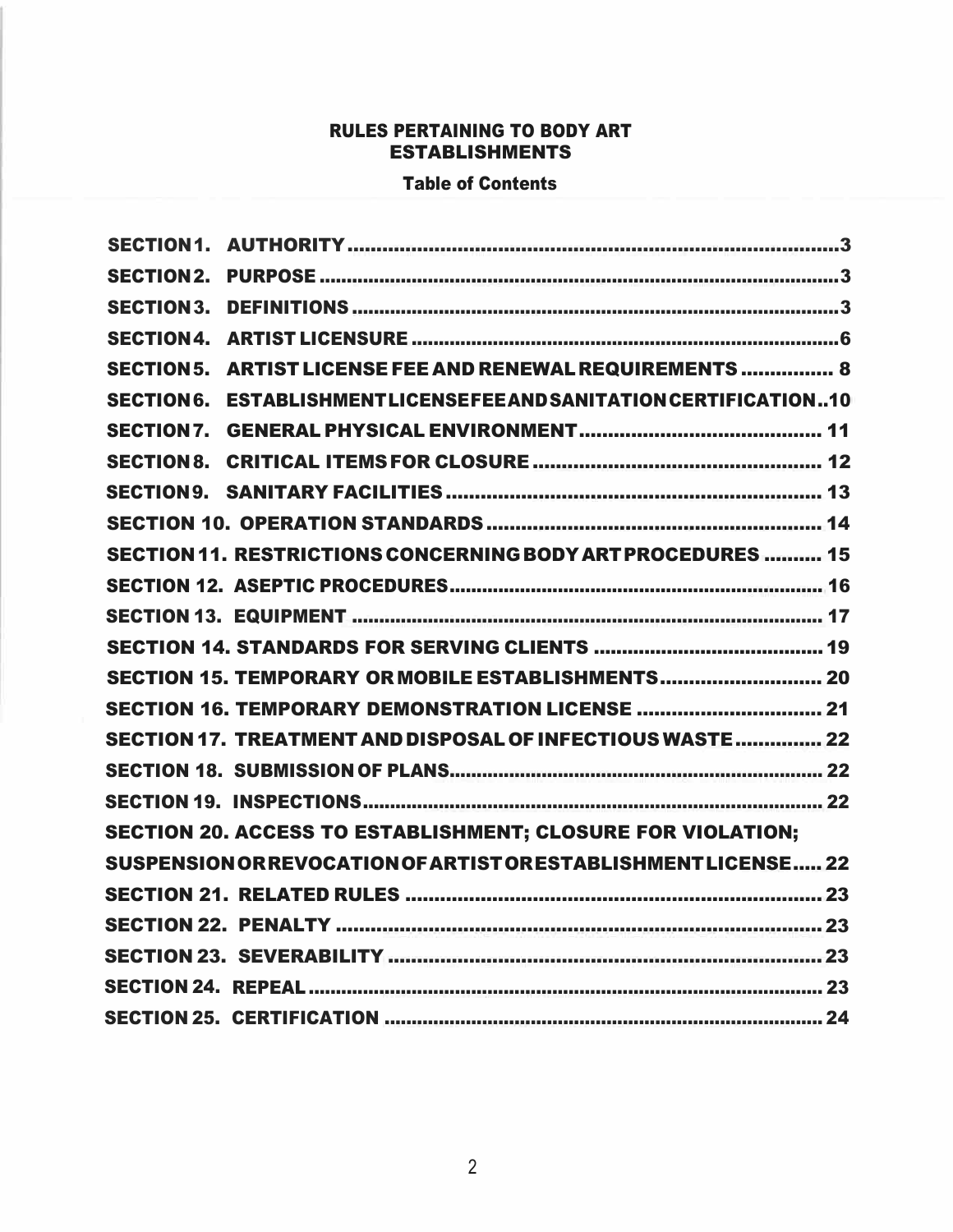#### **SECTION l. AUTHORITY**

The following Rules Pertaining to Body Art Establishments are duly adopted and promulgated by the Arkansas Board of Health pursuant to the authority expressly conferred by the laws of the State of Arkansas including, without limitation, Act 96 of 1913 as amended, the same being Ark. Code Ann.§ 20-7-109.

#### <span id="page-2-0"></span>**SECTION 2, PURPOSE**

To protect the health of the citizens of Arkansas by establishing criteria for the application of body art, to require licensing of artists and establishments, and require inspections of such establishments.

#### <span id="page-2-1"></span>**SECTION 3. DEFINITIONS**

For the purposes of these Rules, the following words and phrases when used herein shall be construed as follows:

- 3.1. **APP.** The Alliance of Professional Piercers.
- 3.2. **APT.** The Alliance of Professional Tattooists.
- 3.3. **Artist.** Any person, other than a licensed physician, who performs body art on ahuman.
- 3.4. **Artist in Training.** A person who:
	- 3.4.1. Is in training under the supervision of an artist trainer or a physician; and
	- 3.4.2. Shall not perform body art independently.
- 3.5. **Artist Trainer.** An artist who:
	- 3.5.1. Has been licensed by the Department of Health as an artist for atleast five (5) years in the specified field of body art in which he or she will offer training;
	- 3.5.2. Has worked in a body art establishment licensed by the Department for at least five (5) years and been in compliance with Department rules governing body artists;
	- 3.5.3. Has completed the course required under§ 20-27-1506; and
	- 3.5.4. Is a registered instructor for the specified field of body art with the State Board of Private Career Education.
- 3.6. **Aseptic Technique.** The practice which prevents or hinders the transmission of diseaseproducing microorganisms from one person or place to another person orplace.
- 3.7. **ASTM.** The American Society for Testing and Materials.
- 3.8. **Body Art.** Procedures that include:
	- 3.8.1. Body Piercing;
	- 3.8.2. Branding;
	- 3.8.3. Permanent Cosmetics;
	- 3.8.4. Tattooing; and
	- 3.8.5. Scarification.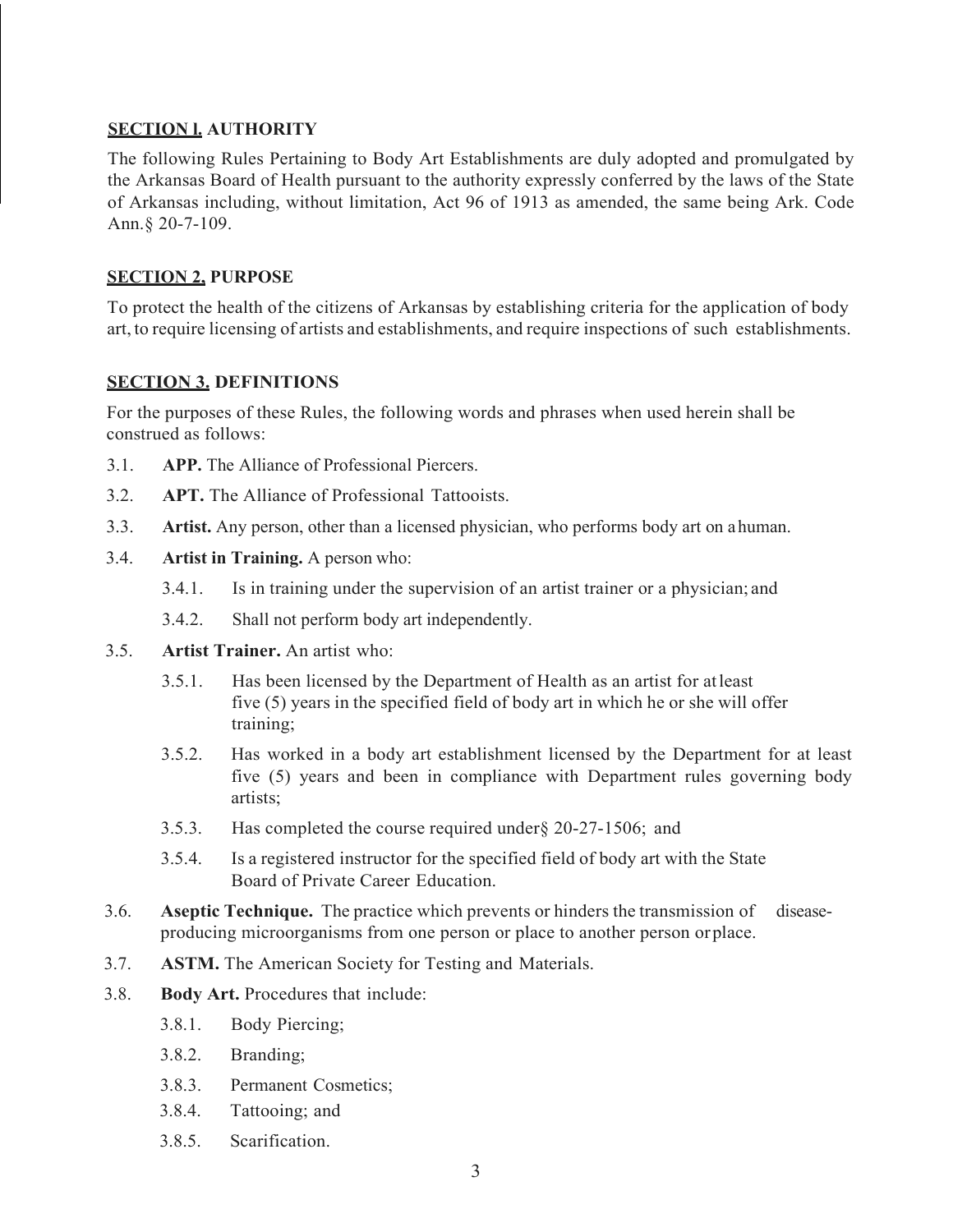- 3.9. **Body Piercing and Body Piercing Procedure.** The puncturing of a part of a live human being to create a hole for ornamentation or decoration or a single-point perforation of a body part to insert an anchor with a single stud protruding or flush with the skin.
	- 3.9.1. Body piercing or body piercing procedure shall not include piercing an earlobe with a pre-sterilized disposable, single-use stud or solid needle that is applied using a mechanical device to force the needle or stud through the earlobe.
- 3.10. **Branding.** A permanent mark made on human tissue by burning with a hot iron or other instrument.
- 3.11. **Critical Item.** An aspect of operation or condition of a facility or equipment that constitutes the greatest hazard to health and safety, including imminent health hazards.
- 3.12. **Decontamination Area.** An area designated for the decontamination and processing of dirty instruments.
- 3.13. **Department.** The Arkansas Department of Health or its authorized agent.
- 3.14. **Disinfectant.** A product that is registered by the Federal Environmental Protection Agency and/or the Department of Pesticide Regulation, as indicated on the label, to reduce or eliminate the presence of disease-causing microorganisms, including human immunodeficiency virus (HIV) and hepatitis B virus (HBV) for use in decontaminating work surfaces.
- 3.15. **Enzymatic Cleaner or Enzymatic Detergent.** Low-foaming detergents which add enzymes capable of digesting organic material such as blood and mucous, and which are labeled as such by the manufacturer.
- 3.16. **Establishment.** Any place or facility where body art is performed and that has a body artist licensed in Arkansas on staff.
- 3.17. **Germicidal Solution.** A substance for use in the destruction of pathogenic microorganisms as indicated on the label.
- 3.18. **Guest Artist.** An artist from a state other than Arkansas or a country other than the United States who:
	- 3.18.1. Holds a license from the body art regulatory board or agency, if in existence, in that state or country; or
	- 3.18.2. If an artist license is not available in the guest artist's state or country, can submit to the Department of evidence of professional experience, employment and education including:
		- 3.18.2.1. Proof of blood-borne pathogen certification; and
		- 3.18.2.2. Proof of employment in a licensed body art facility for at least two (2) years.
- 3.19. **Instrument.** Equipment used during body art procedures, including without limitation:
	- 3.19.1. Forceps;
	- 3.19.2. Hemostats;
	- 3.19.3. Needles;
	- 3.19.4. Permanent cosmetic needles and tips;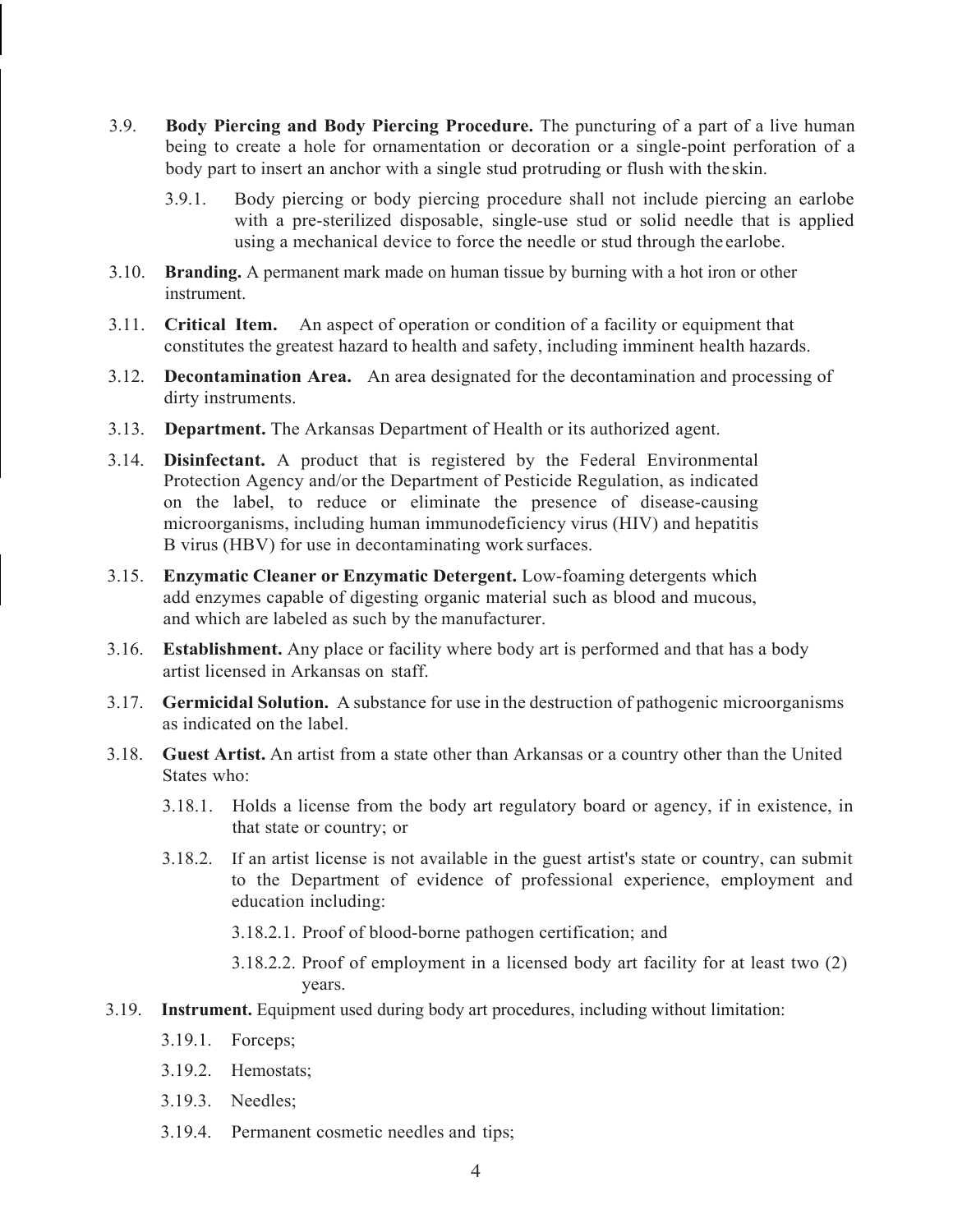- 3.19.5. Receiving tubes; and
- 3.19.6. Tattoo barrels and tubes.
- 3.20. **ISO.** The International Organization for Standardization.
- 3.21. **Operator.** Any person who owns, controls, operates, conducts or manages any permanent cosmetic or tattoo establishment, whether actually performing the work of tattooing or not.
- 3.22. **Permanent Cosmetics and Permanent Cosmetic Procedure.** The application of permanent or semi-permanent pigmentation by the penetration of the skin with a needle or other instrument to:
	- 3.22.1. The face for cosmetic purposes; or
	- 3.22.2. Any part of the body for scar coverage or other corrective purposes.
- 3.23. **Procedure(s).** The act of applying body art.
- 3.24. **Repigmentation.** Recoloration of the skin, including through the use of dermabrasion or chemical peels, sought due to:
	- 3.24.1. Birthmarks, vitiligo, or other skin conditions, which result in the loss of melanin to the skin;
	- 3.24.2. Scarring caused by surgical procedures, including without limitation face lifts, mole or wart removal, cauterization, and other similar procedures;
	- 3.24.3. Mastectomy, including recreation of an areola or nipple; or
	- 3.24.4. Blotchy pigmentation.
- 3.25. **Scarification.** Injury of the skin involving scratching, etching, or cutting of designs to produce a scar on a human being for ornamentation or decoration.
- 3.26. **Scarification Implement.** Any instrument which intentionally alters human skin for the purpose of scarification.
- 3.27. **Sharps.** Includes, but is not limited to, any contaminated object that can penetrate the skin; any waste produced in the course of physically altering a human being including tattooing, ear piercing; or any other process where a foreign object is used to cut or pierce the skin. All waste generated in this manner meeting the definition of sharps must be handled accordingly.
- 3.28. **Single Service.** Articles intended for one-time, one-person use and thendiscarded.
- 3.29. **Sponsor.** An individual or business entity, including an event coordinator or manager, responsible for the organization of a convention, trade show, or other temporary event that includes a body art demonstration booth.
- 3.30. **Subdermal Implanting.** The insertion of an object under the skin of a live human being for ornamentation ordecoration.
- 3.31. **Tattooing and Tattoo Procedure.** Any method of placing designs, letters, scrolls, figures, symbols or any other marks upon or under the skin by introducing pigments, or by the production of scars to form indelible marks with the aid of needles or other instruments.
	- 3.31.1. Tattooing and Tattoo Procedure do not include permanent cosmetics.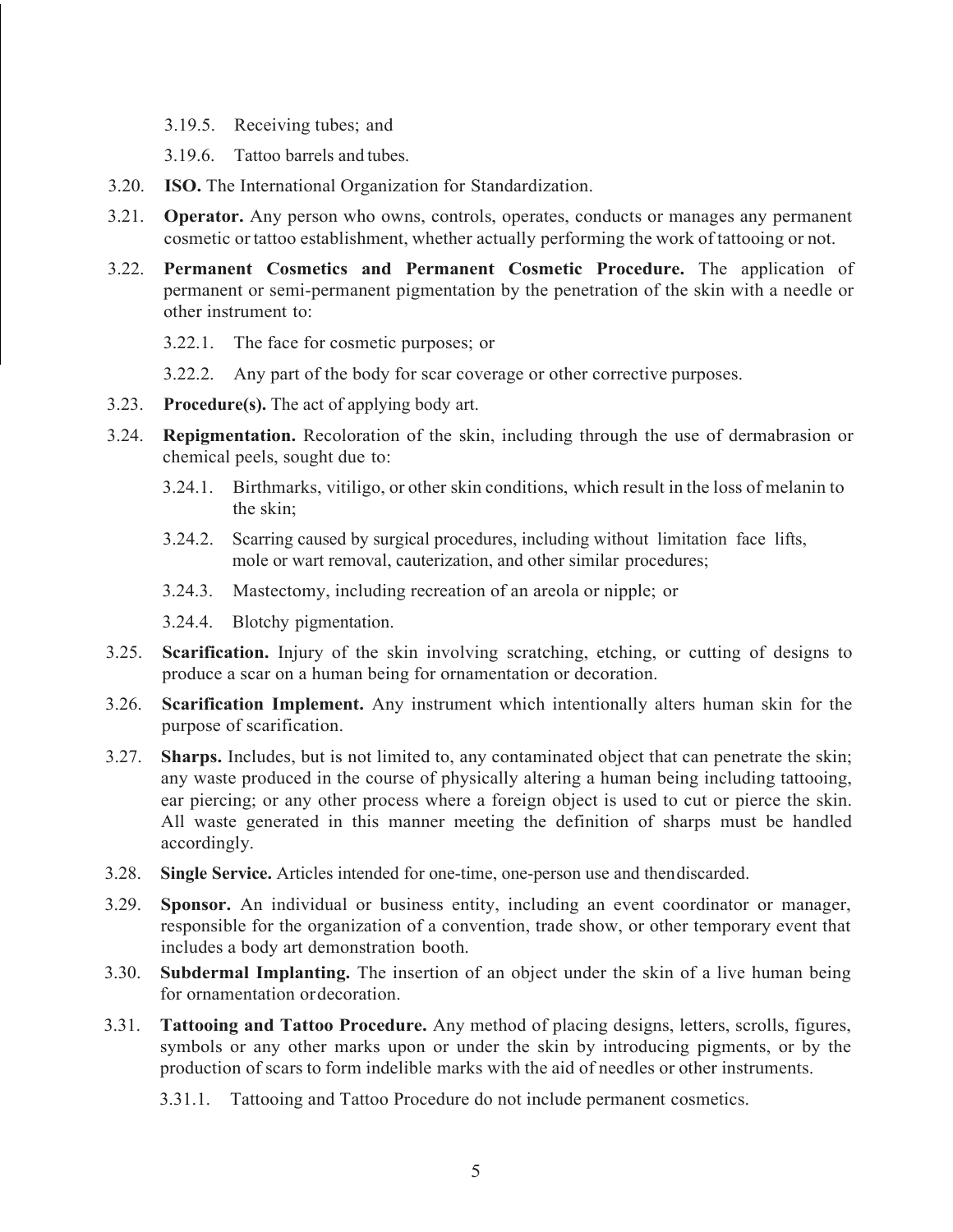- 3.32. **Tempered Water.** Water having a temperature range between 85°F (29°C) and 110°F  $(43^{\circ}C).$
- 3.33. **Vendor.** A person who supplies body art materials, including body art instruments, at a temporary demonstration where body art is performed.

## <span id="page-5-0"></span>**SECTION 4, ARTIST LICENSURE**

- 4.1. No person except a duly licensed physician shall engage in the practice of body art or act as a body artist unless he or she holds a body art license issued by theDepartment.
- 4.2. These Rules are not applicable to any establishment under the control or direction of a duly licensed physician nor do they apply to licensed medical hospitals and similarly licensed medical institutions.
- 4.3. The following requirements must be completed before any individual shall receive a body art license:
	- 4.3.1. Prior to applying for a body art license, the applicant must complete blood-borne pathogens training which meets the requirements of the Occupational Safety and Health Administration (OSHA) and is approved by the Department.
	- 4.3.2. Artists in training pursuing licensure for scarification shall also complete basic first aid and CPR training, which is approved by the Department.
	- 4.3.3. Artists in training pursuing licensure for scarification shall possess a current license in another field of body art. They shall also submit training and experience documentation related to scarification for review by the Department to determine eligibility for licensure.
	- 4.3.4. An application for a body art license shall be filed with the Department at the time of the written exam.
	- 4.3.5. The applicant must successfully complete a written examination given by the Department. This examination shall be based on these Rules. It shall insure the applicant has knowledge of pertinent microbiology and proper technique, to assure that infection and contagious disease shall not be spread.
	- 4.3.6. The applicant shall meet all the current applicable requirements of the Rules Pertaining to the Control of Communicable Diseases. The applicant must complete an approved training program as set forth by the Department. Artist in training shall train in a licensed body art training facility under a currently licensed artist trainer who has been licensed and operating in compliance with the Rules in the State of Arkansas for a period of not less than five (5) years.
	- 4.3.7. At the end of the required training period, the applicant must successfully complete a practical exam in the field(s) of study. Practical exams conducted by the Department will observe a procedure for aseptic technique, sterilization procedures, recordkeeping and aftercare instruction to the client.
	- 4.3.8. A practical body art training facility shall be licensed by the Department as a body art establishment and an approved body art training facility.
	- 4.3.9. The Department shall levy and collect a nonrefundable fee of fifty dollars (\$50.00)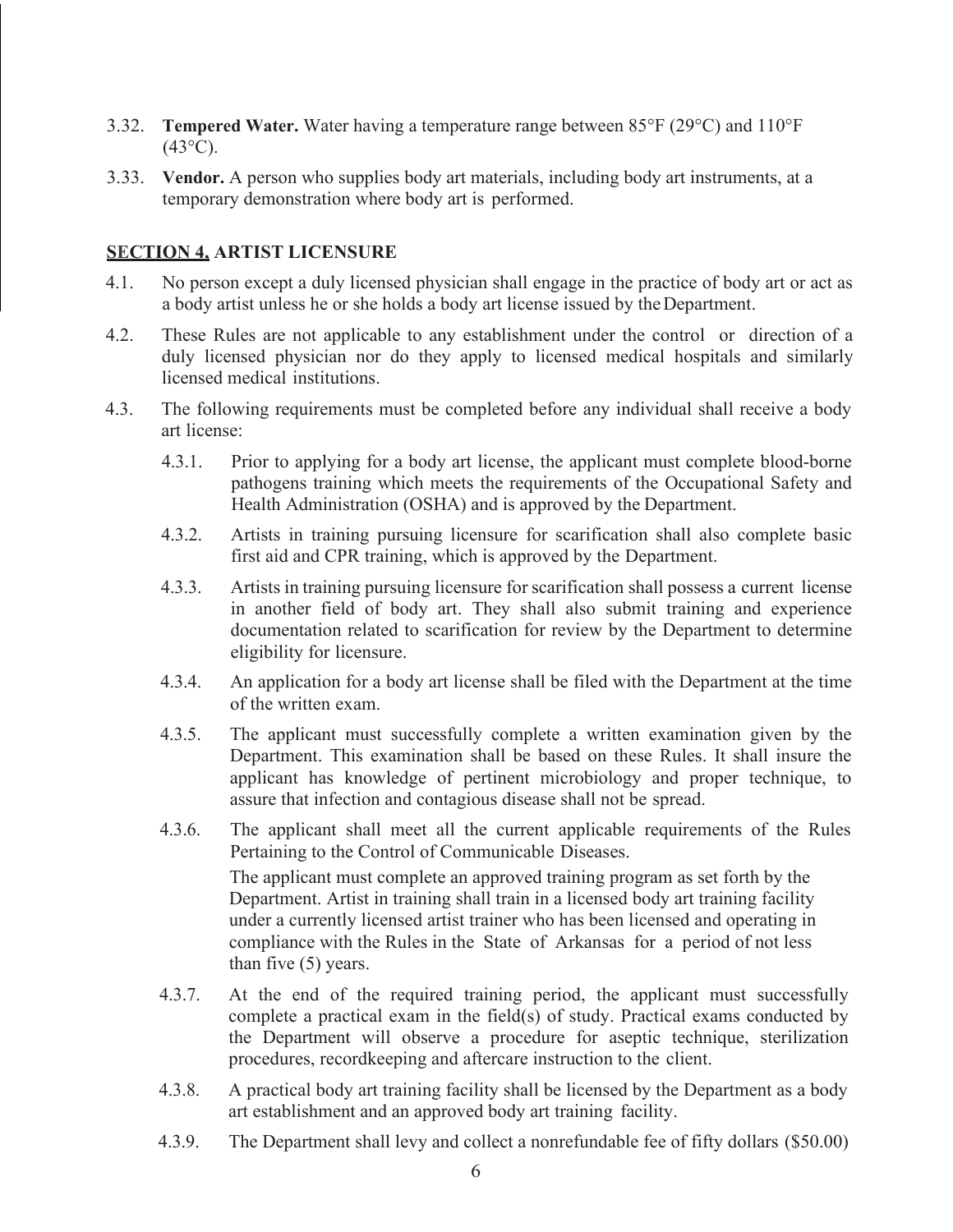from each artist in training who applies to take the written and practical examinations. This fee is waived for an Artist in the qualification review process.

4.4. An artist with an expired Arkansas license, or an artist from another state or a country outside of the United States, who holds a license from the body art regulatory board or agency in that state or country, may submit to the Department an application for qualifications review and a \$500.00 nonrefundable application fee, to determine eligibility for a body art license issued by this Department.

The Department will review qualifications based on the following criteria:

- 4.4.1. Proof of annual blood-borne pathogen certification.
- 4.4.2. Proof of licensure as a body art artist by the appropriate regulatory agency within the last two (2) calendar years.
- 4.4.3. Copy of the body art laws and/or regulations from the regulatory agency which licenses the artist.
- 4.4.4. Documentation from the regulatory agency concerning the establishment where the artist is currently employed or has most recently been employed, including, but not limited to:
	- 4.4.4.1. Name of establishment.
	- 4.4.4.2. Length of time employed.
	- 4.4.4.3. A copy of licensure and inspection reports of establishment.
- 4.4.5. Documentation that the artist completed, at a minimum, a six (6) month artist in training program. In lieu of training documentation, the artist may submit a letter of reference from the regulatory agency, which provides compliance history, evaluation of knowledge of health and safety standards and any record of training completed.
- 4.4.6. Proof of passage of the Department's body art writtenexam.
- 4.4.7. Completion of a practical exam at a currently licensed body art establishment in Arkansas or other Department approved facility.
- 4.5. Upon receipt and approval of all qualification requirements, the artist shall be invoiced and submit the annual artist license fee.
- 4.6. An artist from another state or a country outside of the United States where artist licensure is not required by a regulatory body shall complete the artist in training program as required by Section 4.3 of these Rules.
- 4.7. 20-27-1507. Education of artist in training.
	- 4.7.1. An artist trainer shall be a registered instructor in a school licensed by the State Department of Health under § 6-51-601 et seq. The Department shall develop standards to determine:
		- 4.7.1.1. The maximum number of artists in training in a training facility at one time; and
		- 4.7.1.2. The length of the program in hours and across a range of months.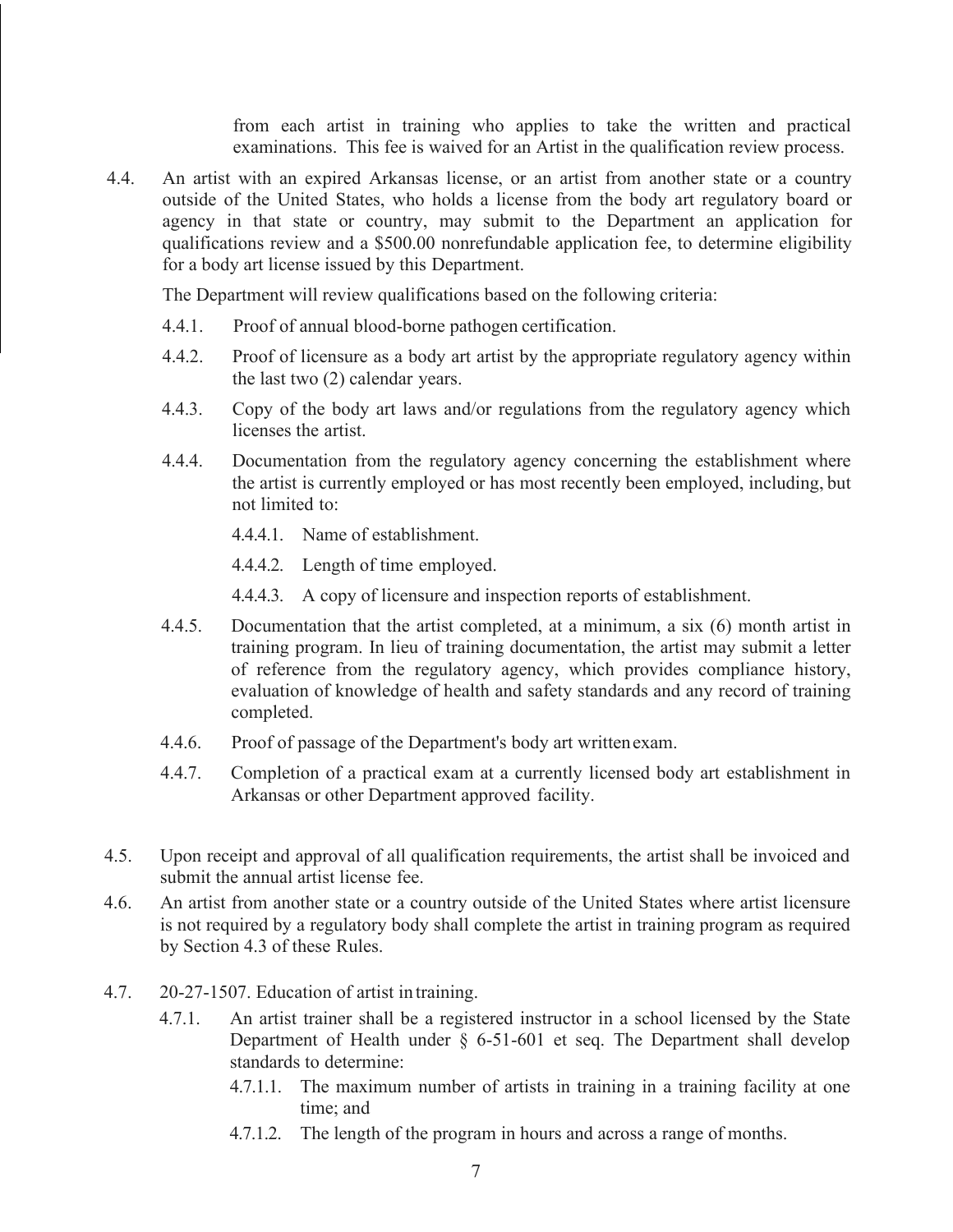- 4.7.1.3. During the artist training in the fields of tattoo, body piercing, or permanent cosmetics, each artist in training shall complete not less than three hundred seventy-five (375) clock hours of supervised body art work and classroom instruction in a period not less than six (6) months or more than twenty-four (24) months in an establishment licensed under§ 20-27- 1503 and§ 6-51-601 et seq.
- 4.7.1.4. During the artist training in the field of branding, each artist in training shall complete not less than three hundred seventy-five (375) clock hours of supervised body art work and classroom instruction in a period not less than six (6) months or more than twenty-four (24) months in an establishment licensed under § 20-27-1503 and § 6-51-601 et seq. Additional fields of body art training may be added by completing not less than two hundred fifty (250) clock hours of technical and procedural training in each of the other fields of body art in which an artist in training is to be licensed. An artist in training studying multiple fields of body art at the same time shall complete the total clock hours of all fields in not less than twelve (12) months or more than twenty-four (24) months.
- 4.7.1.5. The artist trainer shall maintain a training log of the clock hours completed by the artist in training on forms approved by the Department
- 4.7.1.6. The training log shall include without limitation a record of:
	- 4.7.1.6.1. Hours of both theory and practical education;
	- 4.7.1.6.2. The procedures observed and completed; and
	- 4.7.1.6.3. A list of resources used for training.
- 4.7.1.7. The artist in training shall keep available for inspection a bound record book that is separate from the record book of another artist or artist in training.
- 4.7.1.8. The completed training log shall be submitted to the Department of Health at the time of the practical examination under an artist trainer may offer training only in the area in which the artist trainer holds a current license from the Department of Health.
- 4.7.1.9. The Department of Health shall adopt a minimum curriculum for each area of body art training that shall be followed by all artist trainers, artists in training, and body art training facilities.

## <span id="page-7-0"></span>**SECTION 5. ARTIST LICENSE FEE AND RENEWAL REQUIREMENTS**

- 5.1. Any artist in training who has completed the written exam by the Department and is currently enrolled in an approved training facility, at the time of the effective date of this rule, will be exempt from any additional requirements for the current course of study.
	- 5.1.1. This exemption shall not apply to any course of study begun after the effective date of this rule.
- 5.2. Artist's licenses shall expire on December  $315<sup>1</sup>$  of each year and are renewable when the applicant meets all the current applicable requirements of these Rules and Ark. Code Ann. § 20- 27-1501 et seq. including, but not limited to:
	- 5.2.1. Submission of a renewal application for a body art license.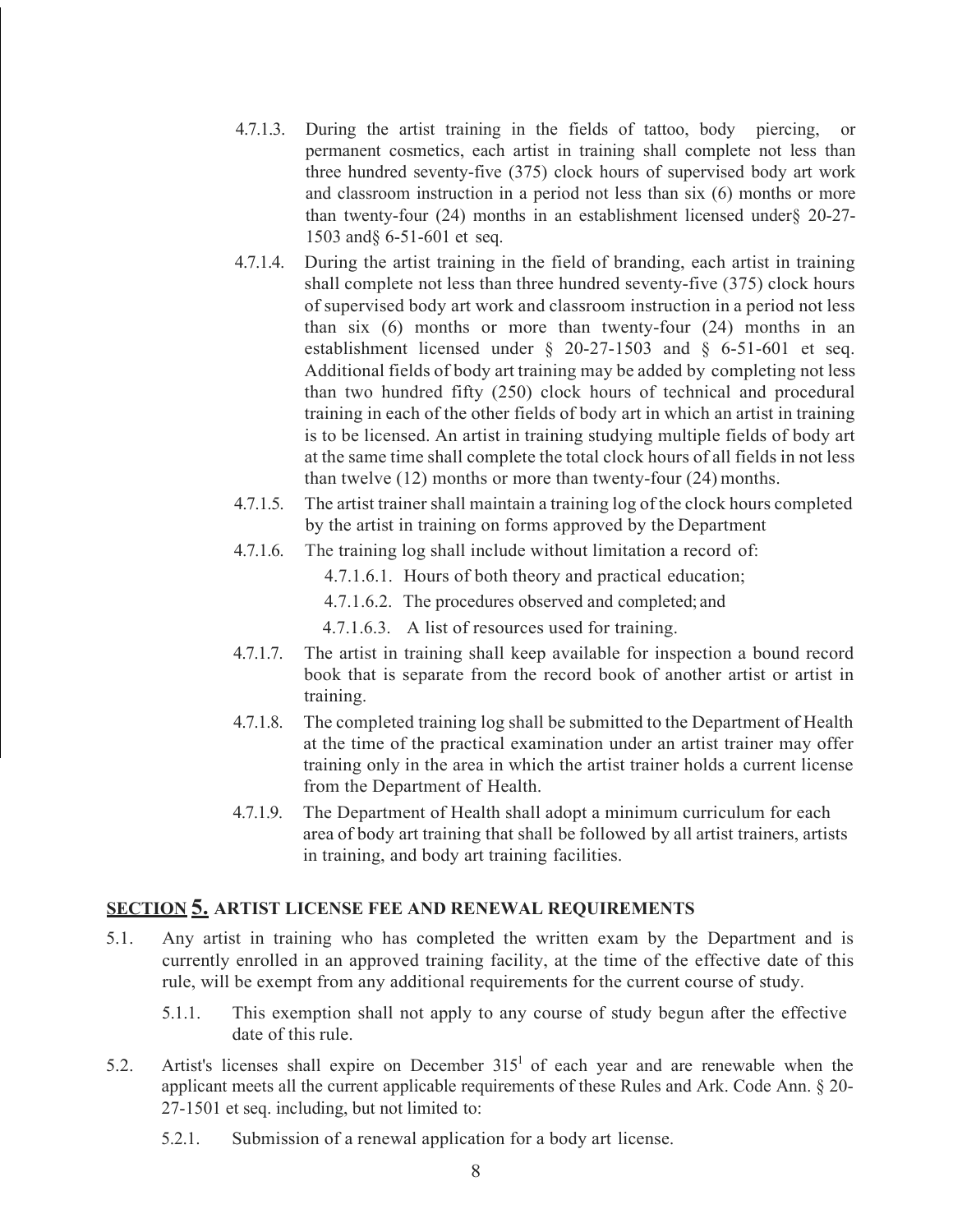- 5.2.2. Proof of completion of the annual blood-borne pathogen certification.
- 5.2.3. For Scarification Artists, proof of current CPR and first aid certification.
- 5.3. The Department shall levy and collect an annual fee of one hundred dollars (\$100) per artist for issuance of a license to an artist who performs body art.
	- 5.3.1. If the annual fee for a licensed artist has not been paid by March 1 of the calendar year, the artist license shall be suspended for ninety (90) days.
	- 5.3.2. Before a license may be reissued within ninety (90) days after suspension the artist shall:
		- 5.3.2.1. Pay a reinstatement fee of one hundred dollars (\$100) and all overdue licensing fees;
		- 5.3.2.2. Complete a written exam with the Department and a practical exam at the studio in which the artist is licensed, a currently licensed body art establishment in Arkansas or other Department approved facility; and
		- 5.3.2.3. Meet all current requirements established by the Department for artists.
	- 5.3.3. If an artist whose license is suspended has not met the requirements under 5.3.2. within ninety (90) days after the suspension, the artist may apply for qualification review.
	- 5.3.4. Veterans Licensure Under Act 820 of 2019.
		- 5.3.4.1. As used in this subsection, "returning military veteran" means aformer member of the United States Armed Forces who was discharged from active duty under circumstances other than dishonorable.
		- 5.3.4.2. The Department shall grant such automatic licensure to: 5.3.4.2.1 An active duty military service member stationed in the State of Arkansas;

5.3.4.2.2. A returning military veteran applying for licensure within one (1) year of his or her discharge from active duty; or

- 5.3.4.2.3 The spouse of a person under 5.3.4.2.1 or 5.3.4.2.2
- 5.3.4.3 The Department shall grant such automatic licensure upon receipt of:
	- 5.3.4.3.1 Payment of the initial licensure fee;
	- 5.3.4.3.2 Evidence that the individual holds a substantially equivalent license in another state; and
	- 5.3.4.3.3 Evidence that the applicant is a qualified applicant under 5.3.4.2.
- 5.3.5 Temporary and Provisional License under Act 1011 of2019

5.3.5.1 The Department shall issue a temporary and provisional license to persons immediately upon receipt of the application, the required fee, and evidence that the individual holds a substantially equivalent license in another state.

5.3.5.2 The temporary and provisional license shall be effective for least 90 days or until the Department makes a decision on the application, unless the Department determines that the applicant does not meet the requirements in Section 4.4 inwhich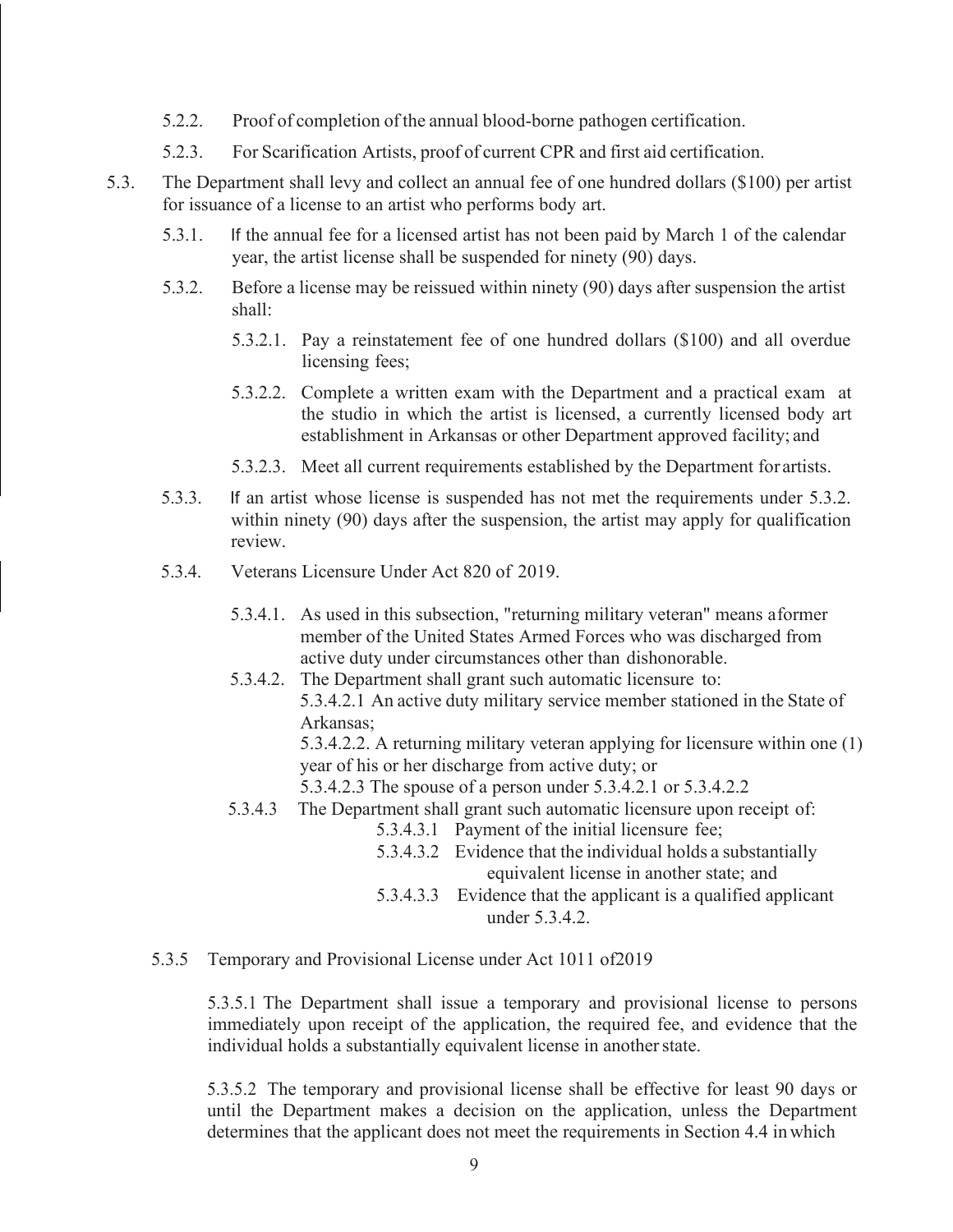case the provisional and temporary license shall be immediately revoked.

5.3.5.3 An applicant may provide the rest of the documentation required in 4.4 above in order to receive a license, or the applicant may only provide the information necessary for the issuance of a temporary and provisional license.

5.3.6 License for person from state that does not license profession.

5.3.6.1 Required Qualifications. An applicant from a state that does not license Body Artists, Body Artist Trainers, and Body Artists in training shall meet the following requirements

5.3.6.1.1. The applicant shall be sufficiently competent in the body art professions.

5.3.6.1.2. The applicant for a Body Artists license shall meet the qualifications in4.3.

5.3.6.2 Required documentation. An applicant shall submit a fully-executed application, the required fee, and the documentation described below.

5.3.6.2.1. As evidence that the applicant is sufficiently competent in the body art professions:

5.3.6.2.2. Pass the required tests for Body Artists, or Body Artist inTraining.

5.3.6.2.3. Meet the requirements of 4.3.

5.3.7 Reciprocity and state-specificeducation.

5.3.7.1 The Department shall require an applicant to take the Body Artist Test or the Body Artist in training test if the applicant is licensed in another state that does not offer reciprocity to Arkansas residents that is similar to reciprocity provided to out-of-state applicants in A.C.A. § 17-1-108.

5.3.7.2 Reciprocity in another state will be considered similar to reciprocity under A.C.A. § 17-1-108 if the reciprocity provisions in the other state:

5.3.7.2.1 Provide the least restrictive path to licensure for Arkansas applicants;

5.3.7.2.2. Do not require Arkansas applicants to participate in the apprenticeship, education, or training required as a prerequisite to licensure ofa new professional in that state, except that the state may require Arkansas applicants to participate in continuing education or training that is required for all professionals in that state to maintain thelicensure.

5.3.7.2.3. Do not require Arkansas applicants to take a state-specific education unless required to do so under the same conditions described in A.C.A. § 17-1- 108.

## **SECTION 61 ESTABLISHMENT LICENSE FEE AND SANITATION CERTIFICATION**

- 6.1. Establishment license's shall expire on December 31st of each year and are renewable when the applicant meets all the current applicable requirements of these Rules and Ark. Code Ann.§ 20-27-1501 et seq.
- 6.2. The Department shall levy and collect an annual fee of one hundred fifty dollars (\$150) per facility for issuance of a license to an establishment that performs body art.
	- 6.2.1. If the annual fee for a licensed establishment has not been paid by March 1 of the calendar year, the establishment shall be closed until a new license has been issued by the Department and the annual fee has been paid.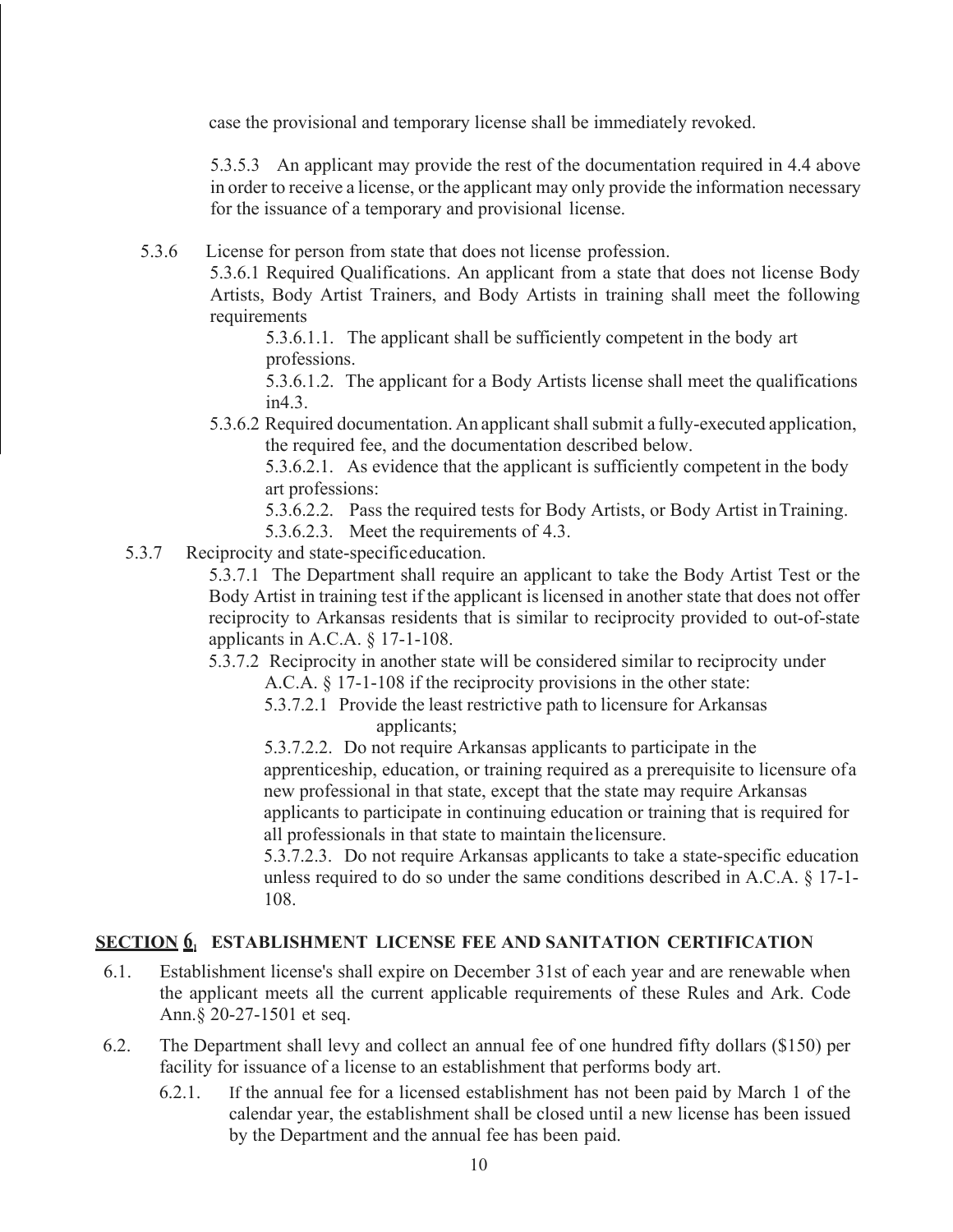- 6.2.2. Any studio or business owner operating without a current license commits a Class D felony.
- 6.3. No person shall operate a body art establishment unless the establishment has received a Certificate of Sanitation from the Depaiiment. No ce11ificate shall be issued or renewed unless the establishment has been inspected and found to be in compliance with the provisions of these Rules at the time of the most current inspection.
- 6.4. The certificate shall expire on December 31 of each year. Renewal inspections shall be conducted by theDepartment.
- 6.5. No holder of any certificate of sanitation shall allow a body art artist to perform in his/her establishment unless the artist is the holder of a valid body art license issued under Section 4 of these Rules or holds a current guest artist temporary demonstration license.
- 6.6. It shall be the duty of the operator or owner of the establishment to post the current certification in a conspicuous place where it may be readily observed by the public.

## **SECTION 7, GENERAL PHYSICAL ENVIRONMENT**

- 7.1. Each establishment shall have a workroom, which is separate and apart from a waiting room or area. This room shall not be used as a corridor for access to other rooms, including the public restroom facilities for clients. Body art procedures shall only be performed in the workroom.
- 7.2. Floors shall be swept and wet-mopped daily. All surfaces, including, but not limited to floors, walls, counters, chairs and tables, shall be maintained in good repair and shall be of such materials to be easily cleanable, non-absorbent and non-porous. Floors, walls, or ceilings in the workroom shall not be swept or cleaned while body art procedures are being performed.
- 7.3. The workroom shall be equipped with a light source that provides adequate light for the procedure area.
- 7.4. Light fixtures, decorative materials and other equipment attached to the walls or ceilings shall be kept clean.
- 7.5. The workroom shall provide easy access to a sink separate from a restroom that is visible to the client and that is designated for artist hand washing only. The workroom sink shall be for the exclusive use of the artists for washing their hands and preparing the customer. It shall be equipped with hands free or wrist controls and supplied with tempered running water, liquid soap and single-use paper towels that are dispensed from a wall-mounted dispenser.
- 7.6. The workroom shall have lined, hands free, covered waste containers.
- 7.7. The workroom shall be equipped with an approved sharps container.
- 7.8. The workroom shall be free of and physically separated from any ultrasonic cleaner.
- 7.9. The workroom shall have adequate cabinets for the storage of instruments, dyes, pigments, and other materials used in the body art procedures.
- 7.10. The workroom shall have an adequate number of worktables for each working artist. The surface of all worktables shall be constructed of material that is easily cleanable, smooth, non-absorbent, corrosive-resistant and easily sanitized.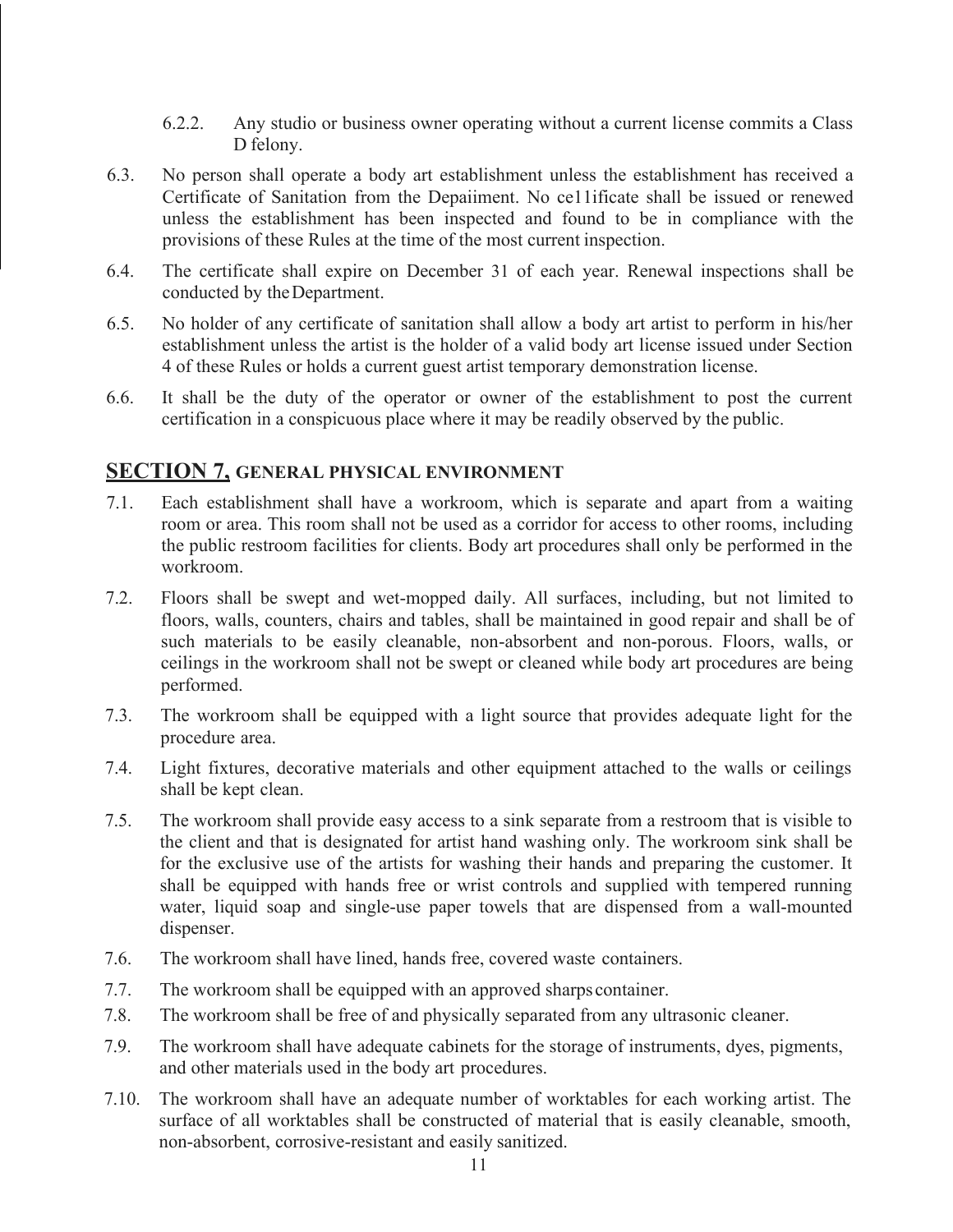- 7.11. Adequate disposable surface barriers shall be used to prevent contamination on all work surfaces and shall be replaced after each procedure.
- 7.12. A body art establishment shall comply with the following:
	- 7.12.1. The establishment shall have adequate lighting and ventilation.
	- 7.12.2. The building and all equipment shall be maintained in good repair at all times. All parts of the establishment and its premises shall be kept clean, neat and free of litter and rubbish.
	- 7.12.3. A toilet and lavatory (and service sink if occupancy is greater than 15) shall be located in the establishment and be accessible to clients. All plumbing shall meet the requirements of the Arkansas Plumbing Code. The plumbing fixtures and toilet room shall be maintained in a sanitary manner and in good repair.
	- 7.12.4. Adequate hand washing soap and single service paper towels or mechanical means for hand drying shall be provided in the lavatory.
	- 7.12.5. Living or sleeping quarters located on the premises of a body art facility shall be separated from rooms and areas used for body art facility operations by complete partitioning and solid, self-closing doors.
	- 7.12.6. The establishment shall have a decontamination area for the processmg and sterilizing of dirty instruments, in which the placement of the sterilizer is at least thirty-six (36) inches from any sink or processing equipment.

7.12.6.1. Body art establishments which use all prepackaged, pre-sterilized, single use instruments are not required to provide a decontamination area.

- 7.13. Decontamination areas within a body art facility shall:
	- 7.13.1. Be physically separated from the waiting area, restroom and the workroom;
	- 7.13.2. Be equipped with a sink that has tempered running water, liquid soap, and single-use paper towels dispensed from a wall-mounted dispenser that is readily accessible to the practitioner;
	- 7.13.3. Be equipped with a lined, hands free, covered waste container;
	- 7.13.4. Be labeled in a conspicuous manner as Employees Only and set up to avoid clients or the public from entering;
	- 7.13.5. Provide physical separation of areas within the room to designate the difference between dirty and clean instruments.
- 7.14. The establishment shall have a period of twenty-four (24) months from the adoption of these Rules by the Department to comply with all rules, which requires construction and/or remodeling of the establishment.

## <span id="page-11-0"></span>**SECTION 8. CRITICAL ITEMS FOR CLOSURE**

8.1. Any body art establishment which is found to be in violation of any critical item(s) shall be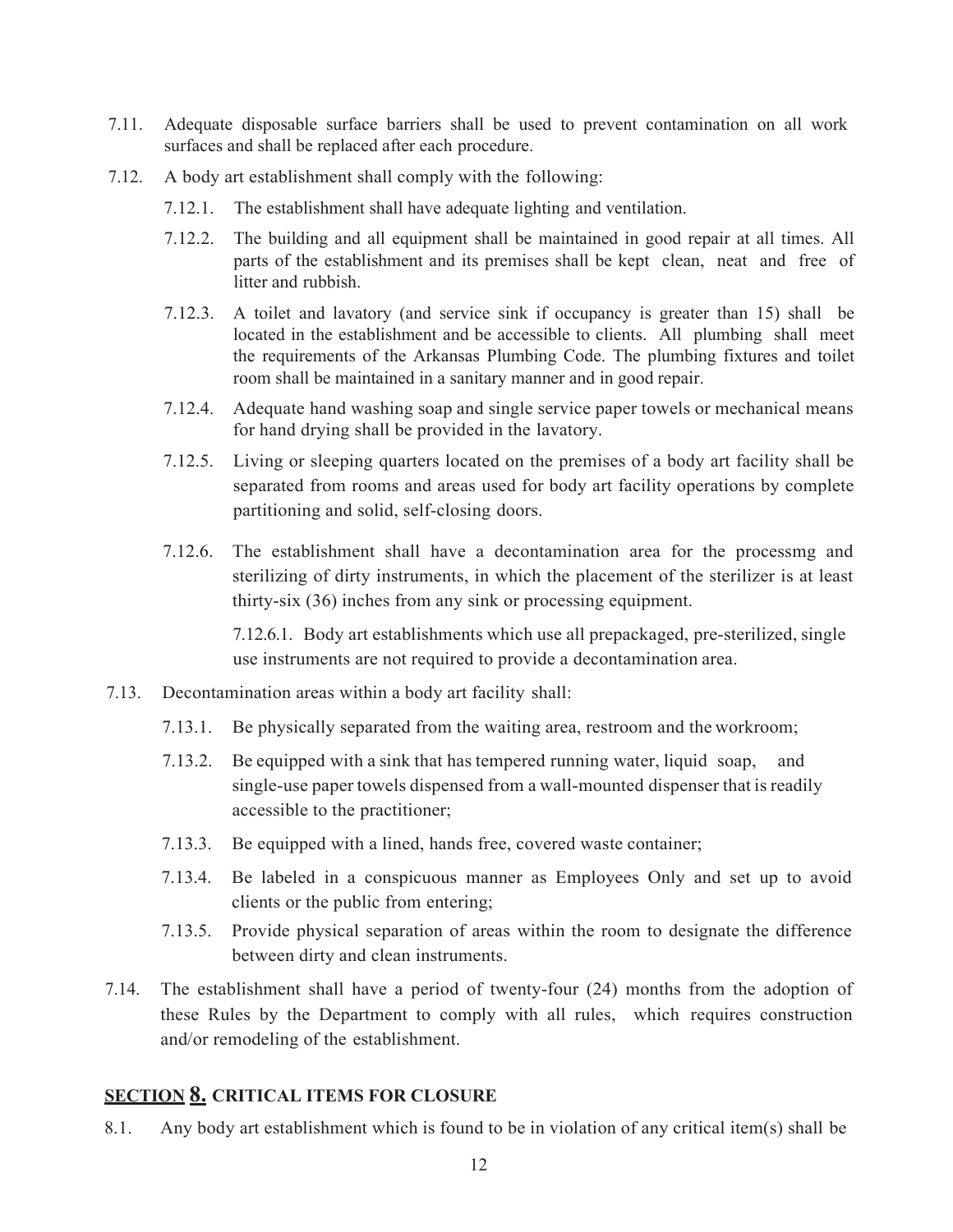subject to immediate closure by the Department, pending a hearing before the State Board of Health in accordance with Ark. Code Ann. § 25-15-211.

- 8.2. The establishment shall remain closed until all issued fines and/or penalties have been paid and it is found no longer in violation of any critical item(s) upon inspection by the Department.
- 8.3. Critical items shall include:
	- 8.3.1. Performing a body art procedure on a person who is obviously inebriated or appears to be incapacitated by the use of alcohol ordrugs;
	- 8.3.2. Performing a body art procedure on a person who shows signs of recent intravenous drug use;
	- 8.3.3. Performing a body art procedure on an area of a person's body with sunburn, open lesions, rashes, or wounds;
	- 8.3.4. Performing a body art procedure with the use of a product or ink that is banned or restricted by the United States Food and Drug Administration;
	- 8.3.5. Performing a body art procedure in an area that is not physically and permanently separated from beauty facilities, such as hair and nail services;
	- 8.3.6. Performing a body art procedure on an animal in a facility licensed for the application of body art on human beings;
	- 8.3.7. Using a piercing gun to pierce any parts of a person's body other than an earlobe;
	- 8.3.8. Performing a piercing with a manually loaded spring-operated piercing device;
	- 8.3.9. Piercing an earlobe with a piercing gun that does not use a pre-sterilized encapsulated stud and clasp system;
	- 8.3.10. Using jewelry for an initial piercing that is not certified by ASTM International or the International Organization for Standardization, or both, as an implant-grade material, except for specified types of glass, gold and niobium as approved by the Department;
	- 8.3.11. Failure to maintain on file for inspection a Mill Test Certificate confirming certification by ASTM International or the International Organization for Standardization, or both, for steel and titanium jewelry for initial piercing;
	- 8.3.12. Selling a body piercing needle, tattoo needle, or body art instrument, or a combination of these, including without limitation tattoo ink, barrel, grip and a tattoo machine to a person within this state who is not licensed as an artist by the Department; and
- 8.4. Any action that constitutes a danger to the public's health, safety or welfare may result in emergency suspension of the artist or establishment license, upon factual finding by the Department in accordance with Ark. Code Ann. §25-15-211.

## <span id="page-12-0"></span>**SECTION 9, SANITARY FACILITIES**

9.1. Water supply. The water supply shall be adequate, of a safe, sanitary quality and meet the current requirements of the Department's Rules Pertaining to Public Water Systems.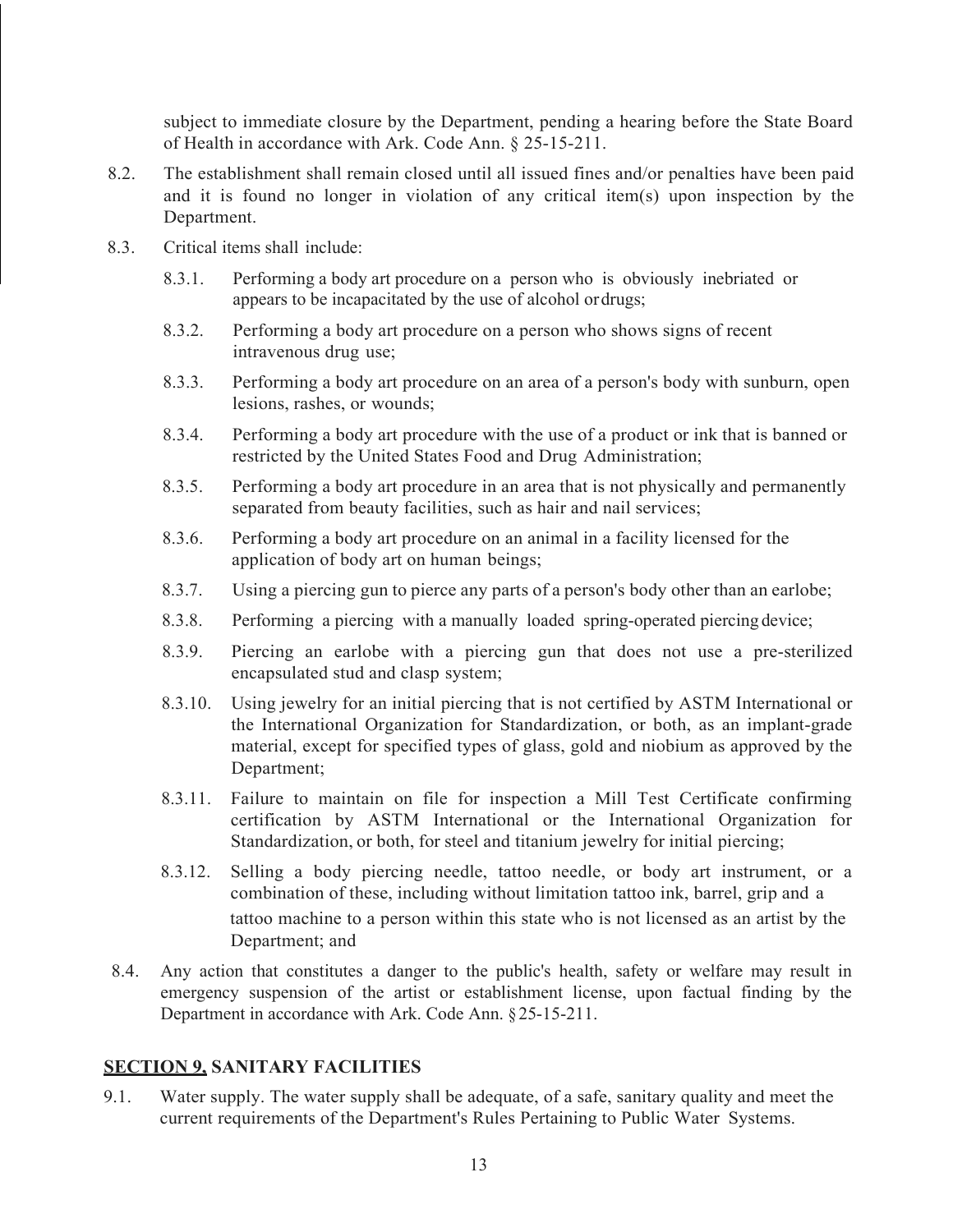- 9.2. Sewage. All water carried sewage shall be disposed ofby means of:
	- 9.2.l. A public sewerage system; or
	- 9.2.2. An approved onsite wastewater system, which is constructed and operated in conformance with the standards established by the Arkansas State Board of Health.

#### <span id="page-13-0"></span>**SECTION 10, OPERATION STANDARDS**

- 10.1. Record Keeping. The operator shall maintain proper records on each client. These records shall be entered in ink in a bound book kept solely for this purpose. This book shall be available for examination by the Department upon request. A digital record keeping system may be used if it provides all required information and has an adequate method of backing up the data. The records shall be preserved for at least two (2) years from the date of the last entry. The records shall contain the following information:
	- 10.1.l. The date the procedure was performed.
	- 10.1.2. The name, address, and date of birth of the client.
	- 10.1.3. The branch of service, rate, or rank of the client if in the armedservices.
	- 10.1.4. The design and location of body art procedure applied.
	- 10.1.5. The name and license number of the artist.
	- 10.1.6. The signature and printed legal name of the client.
	- 10.1.7. A Photocopy of a valid government-issued photo identification for each client. For minors or incapacitated adults under legal guardianship, a photocopy of a valid photo identification of legal guardian and proof of guardianship, as required in Section 10.3.
	- 10.1.8. Each form of body art provided by the establishment shall have its own bound book, separate from records for all other forms of body art.
	- 10.1.9. In the event of a change of ownership or closing of the establishment, all records shall be made available to the Department upon request.
	- 10.1.10. Due diligence shall be demonstrated in the effort to keep all records private from the public and other clients.
- 10.2. The operator shall maintain on site a record of Materials Safety Data Sheets (MSDS) for all disinfectants, surface cleaners, skin cleansers, skin preparations, and/or chemicals used within the establishment for cleaning, disinfecting, or serving clients.
- 10.3. Documentation and Consent Required for Minors and Incapacitated Adults Under Legal Guardianship. The consent shall be on forms approved by the Department and shall be presented to the operator by the parent or legal guardian.
	- 10.3.1. An artist shall not perform body art on a person under eighteen **(18)** years of age, unless:
		- 10.3.1.1. Given a consent form with the signature and printed legal name of the parent or legal guardian;
		- 10.3.1.2. The parent or legal guardian is present during the procedure;
		- 10.3.1.3. The person to undergo body art and the parent or legal guardian each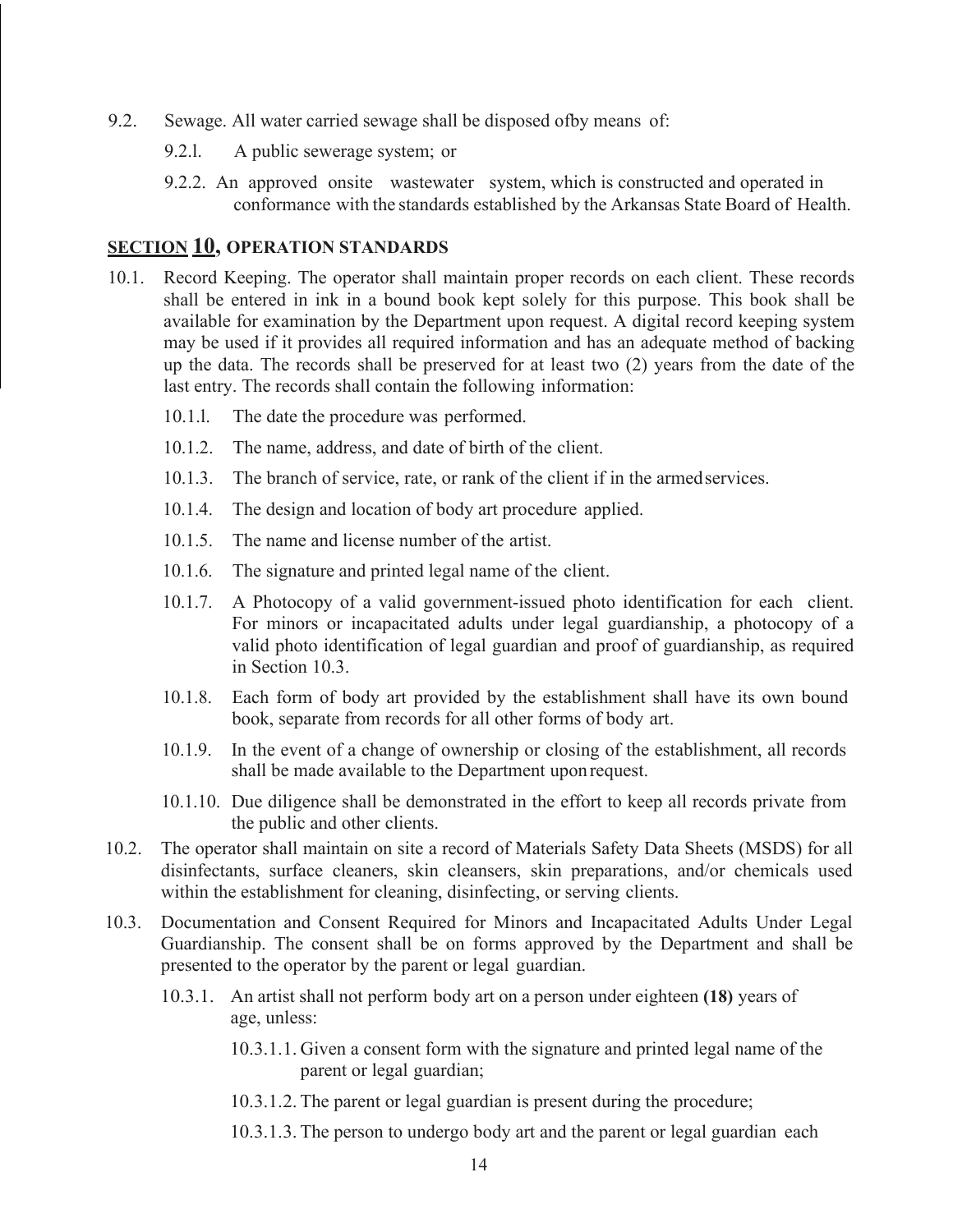provide a valid government-issued form of photo identification that includes a name, date of birth, and photo; and

- 10.3.1.4. The parent or legal guardian presents proof of guardianship that matches the identification given, including without limitation a birth certificate or a court or state record for adoption, legal guardianship, emancipation, or a marriage license.
- 10.3.2. An artist shall not perform body art on a person under sixteen (16) years of age, regardless of parental consent, except:
	- 10.3.2.1. When authorized or prescribed by a physician's statement exclusively for repigmentation; or

10.3.2.2. When piercing the earlobe.

10.3.3. Except when authorized or prescribed by a physician's statement exclusively for repigmentation, an artist shall not perform on a person under eighteen (18) years of age regardless of parental consent:

10.3.3.1. Body art on the nipple or genital;

10.3.3.2. Branding.

- 10.3.4. Any person who performs body art on a person under eighteen (18) years of age, except as provided in Sections 10.3.1-10.3.3., shall be guilty of a Class A misdemeanor.
- 10.3.5. Any person who falsely claims to be the minor's parent or legal guardian for the purpose of obtaining body art for a person under eighteen (18) years of age shall be guilty of a Class D felony.
- 10.4. Client Information. Before performing a body art procedure, an artist must:
	- 10.4.1. Have a discussion of the risks involved and possible complications with the client. The client must be advised that certain procedures should be considered permanent and can be removed only by a surgical procedure and any effective removal may leave permanent scarring.
	- 10.4.2. A written cautionary notice to that effect shall be furnished to and signed by the client and retained on file at the establishment.
- 10.5. After the procedure is complete, oral and written (printed or photocopied) instructions, approved by the Department, on the care of the skin where body art was applied in order to prevent infection, shall be given to each client. A copy of these instructions shall also be posted in a conspicuous place in the establishment.
- 10.6. Patch Test for Sensitivity. A patch test shall be administered upon request of the client or prior to any permanent cosmetic procedure.
- 10.7. Suspected Infections to be Reported. All infections suspected from performing a body art procedure, which become known to the artist/operator, shall be reported to the Department within one (1) business day and the infected client shall be referred to a physician.

#### <span id="page-14-0"></span>**SECTION 11, RESTRICTIONS CONCERNING BODY ART PROCEDURES**

Body art procedures shall be prohibited under the following circumstances: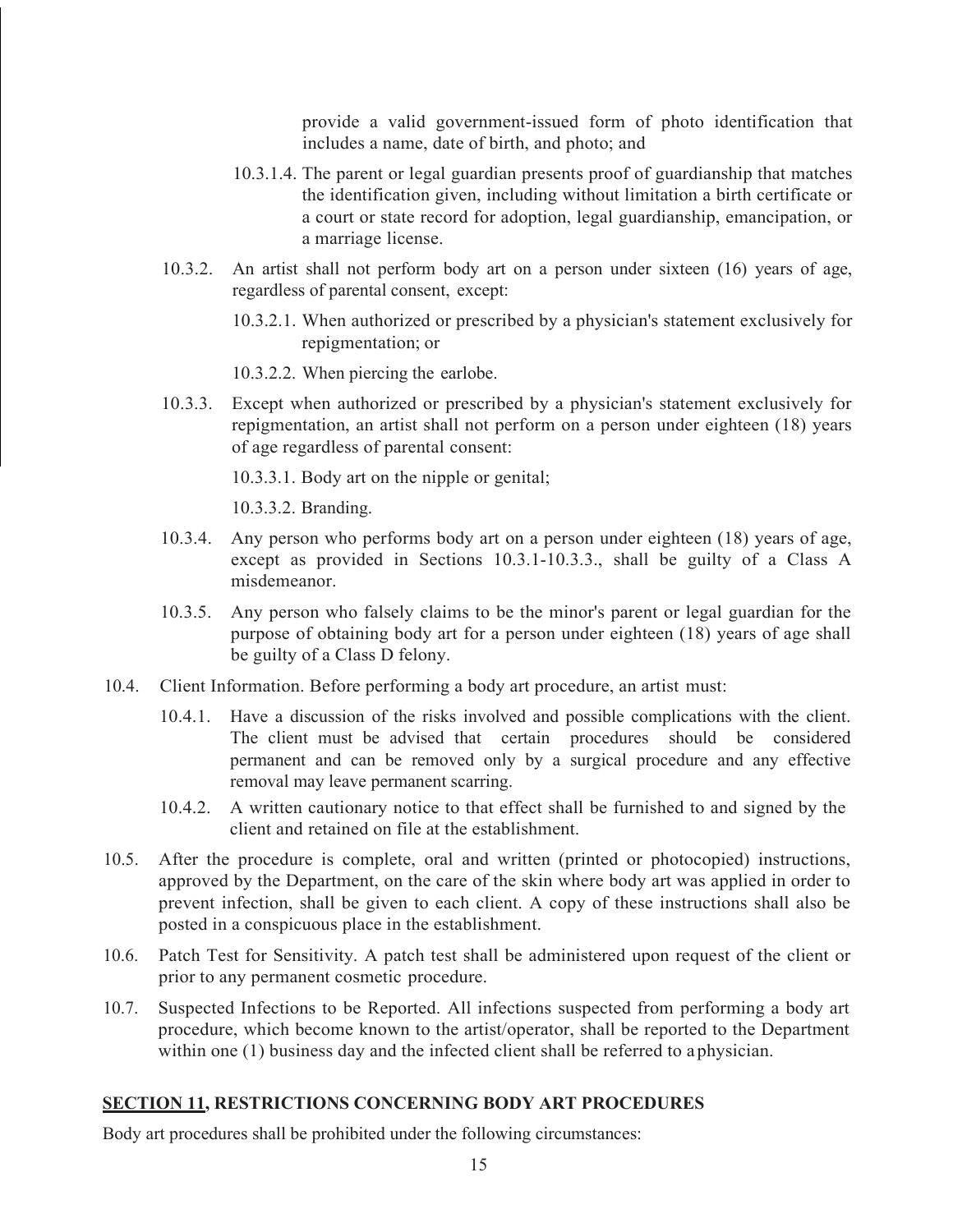- 11.1. No body art procedure shall be done on the person of anyone having a history of jaundice or similar disease and each client shall be questioned.
- 11.2. No body art procedure shall be done on the person of any individual who is obviously under the influence of drngs or intoxicating liquor.
- 11.3. No body art procedure shall be done on a person suffering from any visible rash, skin lesion or any skin disease or possible communicable disease. The skin surface shall be free from rash, pimples, infection or recent scar tissue before body art is applied.
- 11.4. No person inflicted with an infectious or communicable disease, which may be transmitted during the performance of any body art procedure, or afflicted with an infestation of animal parasites shall be permitted to work or train in a body art establishment. The Department may require a certificate signed by a duly licensed physician stating the person is free from communicable diseases before permission to resume operation is granted.
- 11.5. No existing tattoo or permanent cosmetic shall be abraded or treated with chemicals for the purpose of removing except by a licensed physician. This section does not intend to prohibit the cover up of existing tattoos with additional body art design pattern or application of permanent cosmetics.
- 11.6. No smoking in an establishment at any time in accordance with the Arkansas Clean Indoor Air Act
- 11.7. No pigment disapproved by the Food and Drug Administration shall be used for permanent cosmetics or tattooing. Ingredients contained in the pigments and Material Safety Data Sheets must be provided by the manufacturer to the Department upon request.
- 11.8. The use of a straight razor is prohibited. Only single service disposable razors shall be used for shaving purposes.
- 11.9. No person shall allow or perform the tattooing of animals in an establishment licensed and used for performing body art procedures on human beings.
- 11.10. An artist licensed by the Department shall not perform or attempt to perform the insertion of a subdermal implant.
- 11.11. An artist may us only nonprescription strength topical anesthetics, ointments, or other medications prior to, during, or after any phase of body art procedures.
- 11.12. An artist shall not use chemical or other means to intensify the results of a scarification procedure.

## **SECTION l2, ASEPTIC PROCEDURES**

- 12.1. The artist shall wear a clean outer garment.
- 12.2. Before each procedure, the artist shall clean his/her fingernails with his/her individual nail file and shall thoroughly wash and scrub his/her hands with tempered running water, an approved soap and his/her individual hand brush. He/she shall not allow his/her hands to dry without the use of a single service use paper towel or approved mechanical means.
- 12.3. A new pair of medical disposable gloves shall be used by the artist for each client and shall be disposed of immediately upon removal.
- 12.4. The area of the client's skin to which body art is to be applied shall be prepared by washing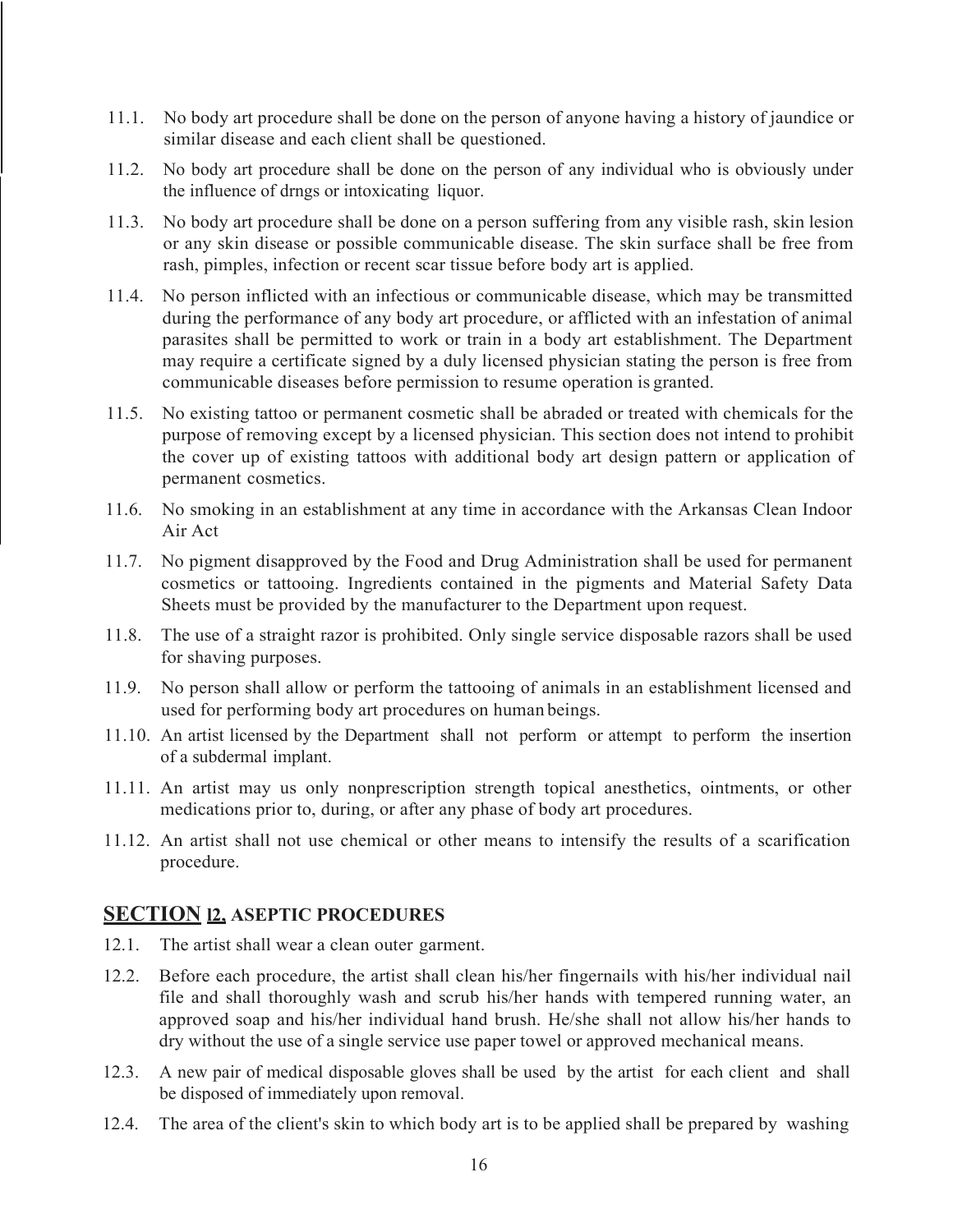with distilled water and approved germicidal soap. When it is necessary to shave the area, single service disposable razors shall be used. Following shaving, the skin must be gently scrubbed with 70% isopropyl alcohol or other approved germicidal solution, using a sterile gauze pad or paper towel, which shall be used only on one client and then discarded.

- 12.5. Following the cleaning and the shaving of the client's skin, the artist shall again wash and scrub his/her hands as required in Section 12.2 and put on a new pair of medical disposable gloves.
- 12.6. During any phase of the procedure, should the artist be interrupted for other duties, i.e., answering the phone, etc., the artist shall wash his/her hands as required in Section 12.2. before resuming the procedure. A new pair of medical disposable gloves shall be used.
- 12.7. When acetate stencils are used for transferring the design to the skin, stencils shall be thoroughly cleaned and rinsed in an approved germicidal solution according to manufacturer's instructions and then they shall be dried with a sterile gauze pad or air-dried before each use.
- 12.8. When the design is transferred during hectograph and tracing paper or duplicating carbon methods, the paper or duplicating master shall not be reused on another client.
- 12.9. In preparing nontoxic dyes or pigments, only nontoxic or sterile material shall be used. Single service or individual portions of pigments in clean sterilized containers or single service containers shall be used for each client. Upon completion, the remaining unused pigments shall be discarded. Any pigment in which the needles were dipped shall not be reused during new or follow-up procedures. Where pigment mixing is necessary to achieve the correct color and follow-up touch-ups may be required (permanent cosmetics), the original container of mixed pigment may be kept.
- 12.10 Excess pigment shall be removed from the skin with a sterile gauze pad or paper towel, which shall be used only on one client and then discarded.
- 12.11. After a completed body art procedure, with the exception of piercings, the area of skin worked on, shall be cleaned with a piece of single use sterile material saturated with an approved germicidal solution. It shall be allowed to dry. After drying, ointment may be applied to body art from a collapsible metal or plastic tube or single use packet or portion and where feasible the entire area covered with a piece of an approved, nonstick bandage. The ointment may be spread by the use of sterile gauze, sterile tongue depressors, or gloved fingers.
- 12.12. The area of permanent cosmetic application shall be washed and where feasible, ointment or petroleum jelly shall be applied.
- 12.13. All surfaces, work tables and client chairs must be disinfected with EPA approved surface disinfectant as defined in Section 3 of these Rules before each new client is seated.

## <span id="page-16-0"></span>**SECTION 13, EQUIPMENT**

- 13.1. A set of individual wrapped sterilized needles shall be used by the artist for each new client. An adequate number of sterilized needles and tubes or tips per tattoo or permanent cosmetic artist must be on hand for the entire day or night operation.
- 13.2. All instruments that come in direct contact with a client's skin or are exposed to blood or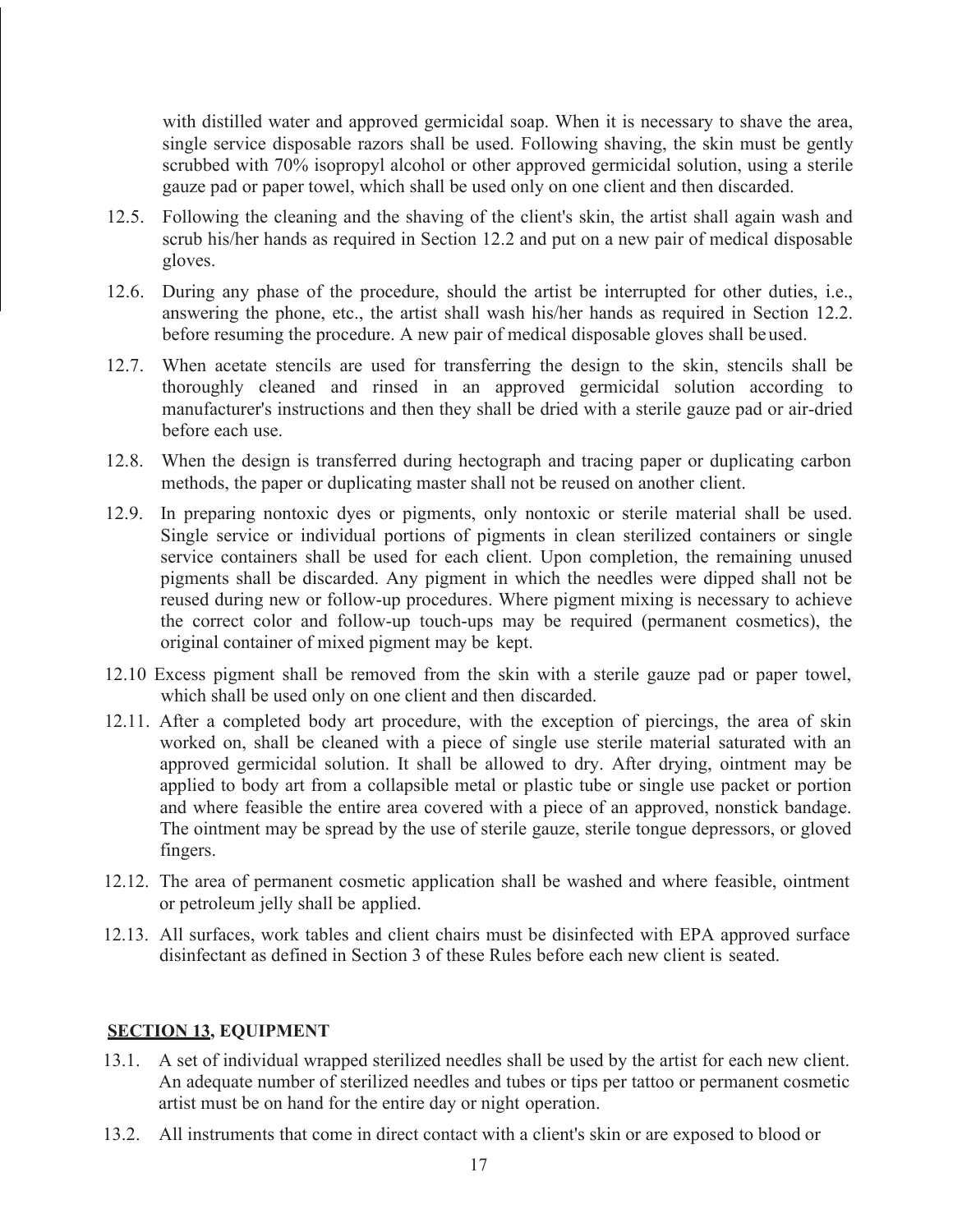bodily fluid shall be sterilized prior to reuse. Body piercing establishments are required to sterilize initial piercing jewelry.

- 13.3. All needles shall be single use and disposable.
- 13.4. New medical disposable gloves shall be worn during any sterilization procedure.
- 13.5 Approved modes of sterilization include:
	- 13.5.1. Use of a steam, pulse pressure, or vacuum autoclave sterilizer, which is used, cleaned and maintained according to the manufacturer's directions; or
	- 13.5.2. Single-use prepackaged sterilized instruments obtained from suppliers or manufacturers.
- 13.6. Sterilization shall be conducted as follows:
	- 13.6.1. Prior to sterilizing, instruments shall be submerged and brushed or swabbed to remove foreign material and rinsed. Instruments shall then be immersed in enzymatic cleanser and water using an ultrasonic unit that operates at 40 to 60 kilohertz, followed by a thorough rinsing and drying;
		- 13.6.1.1. Non-disposable tubes for tattooing shall be disassembled prior to beginning the cleaning process and remain this way throughout the sterilization process.
		- 13.6.1.2. Enzymatic cleanser used in the ultrasonic unit shall be designed for such use and used in accordance with the manufacturer'sinstructions.
		- 13.6.1.3. The exception to this cleaning process may be the use of an instrument washer, which is specifically designed to replace the manual cleaning and ultrasonic processing of contaminated instruments.
	- 13.6.2. A chemical indicator shall be used to assure sufficient temperature and steam penetration and proper functioning of equipment each time the sterilizer is run.
- 13.7. A monthly sterilization cycle shall be completed with use of a biological monitoring system (commercial preparation of spores) to assure all microorganisms have been destroyed and sterilization achieved.
- 13.8. Approved closed cabinets for the storage of instruments, dyes, pigments and other paraphernalia used in the establishment shall be provided. All needles and instruments shall be handled in such a manner as to prevent recontamination.
- 13.9. Packaged, sterilized supplies which have been processed in-house shall be stored and used for no more than one (1) year from the date of processing. Supplies purchased packaged and pre-sterilized from manufacturers shall be stored and used until the expiration date provided by the manufacturer. The integrity of each package shall be inspected prior to use.
- 13.10. Tattoo and permanent cosmetic machines shall be cleaned and sanitized with an approved germicidal before each use.
- 13.11. Body art establishmentsthat utilize all prepackaged sterilized needles and tubes and other equipment that contacts a client during any body art procedure shall not be required to provide an autoclave at the establishment.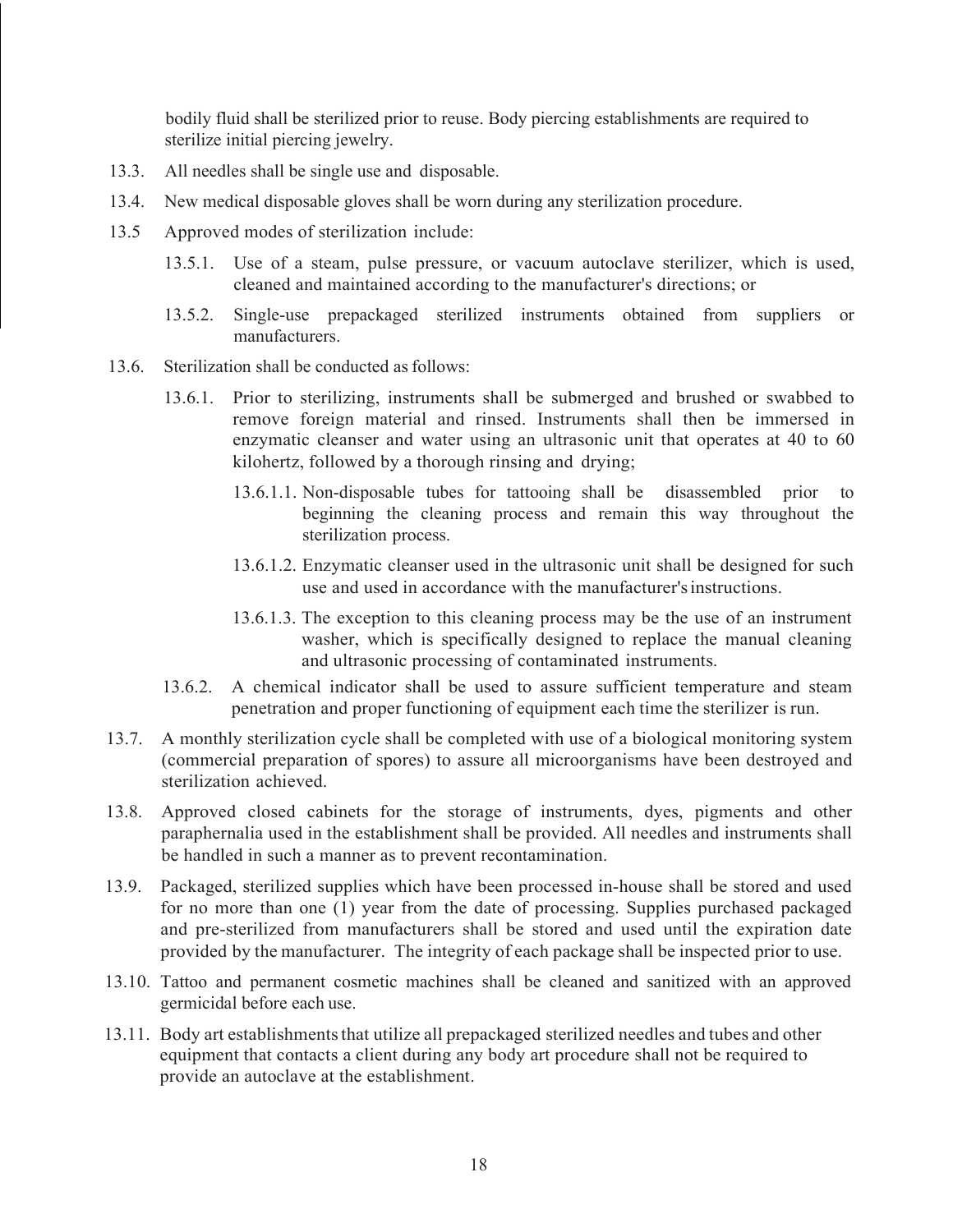#### <span id="page-18-0"></span>**SECTION 14, STANDARDS FOR SERVING CLIENTS**

- 14.1. Body Piercing Standards
	- 14.1.1. Initial jewelry for body piercing shall meet ASTM or ISO standards.
	- 14.1.2. The jewelry must be able to withstand the heat and pressure of autoclave sterilization.
	- 14.1.3. All surfaces and ends must be smooth, free of nicks, scratches, burrs, polishing compounds and metals must have a consistent mirror finish.
	- 14.1.4. An artist shall maintain on file for inspection a "Mill Test Certificate" confirming certification by ASTM International or the International Organization for Standardization, both for steel and titanium jewelry for initial piercing. The documentation shall accompany each initial piercing jewelry order.
	- 14.1.5. Use of personal client jewelry or any apparatus or device presented by the client to be worn within an initial piercing is prohibited.
	- 14.1.6. Any jewelry used for the procedure must be properly sterilized prior to use and handled in a manner to maintain sterility until use.
	- 14.1.7. No product shall be used in or on a fresh body piercing that warns against such use. Nor shall these products be used against manufacturer warnings in the aftercare or healing of the piercing.
	- 14.1.8. Any marking instrument shall be single use and disposable.
- 14.2. Tattoo and Permanent Cosmetic Standards
	- 14.2.1. All inks, dyes and pigments must be produced by a commercial manufacturer and accepted for use by the Department by providing Material Safety Data Sheets and/or ingredient information.
	- 14.2.2. Any needle shall be single use only and sterilized prior to use.
	- 14.2.3. All products used for the procedure such as skin cleansers, etc. shall be used in accordance with the manufacturer's instructions.
	- 14.2.4. Any non-tattooing marking instrument shall be single use only and disposed of after use.
	- 14.2.5. After the procedure is complete, the tattoo or permanent cosmetic shall be cleaned and, where feasible, an ointment and a nonstick bandage applied.
	- 14.2.6. All tubes, barrels, tips, or hand tools used for permanent cosmetics shall be single use and disposable or stainless steel tubes, which may be sterilized onsite in accordance with these Rules.
- 14.3. Branding Standards
	- 14.3.1. Any metal or other instrument used in a branding procedure which comes in direct contact with the client's skin shall be single use or capable of being properly sterilized.
	- 14.3.2. All products used for the procedure such as skin cleansers, preps, or ointments shall be used in accordance with the manufacturer'sinstructions.
	- 14.3.3. Any marking instrument or stencil shall be single use only and disposed of after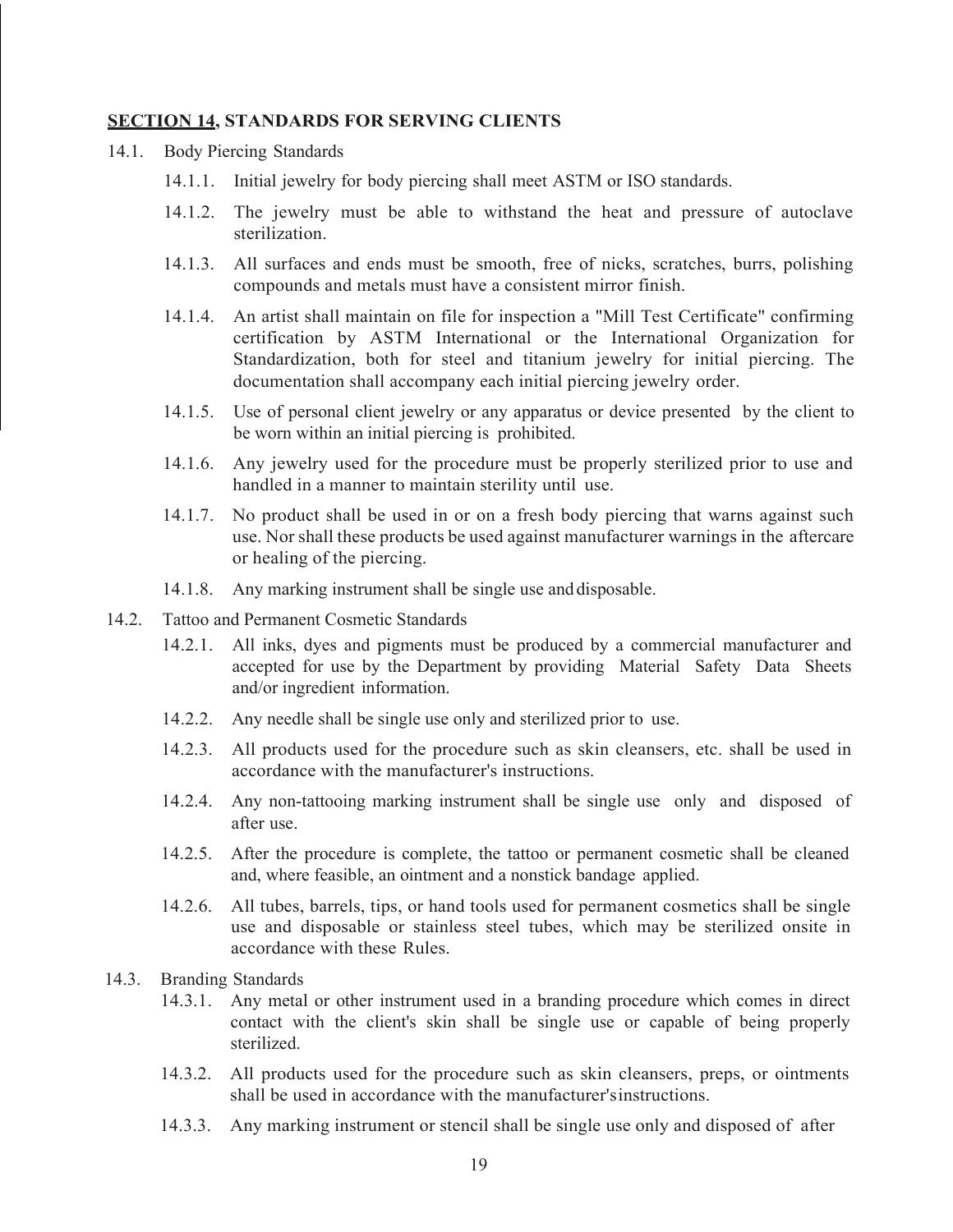use.

- 14.3.4. The artist, the client and any assistants or other individuals in the procedure room shall wear adequate personal protection equipment throughout theprocedure.
- 14.3.5. The procedure area for branding shall be an enclosed room with adequate ventilation.
- 14.3.6. Metal used in strike branding procedures shall be made of non-galvanized steel.
- 14.4. Scarification Standards
	- 14.4.1. Scarification procedures shall be performed in a dedicated enclosed workroom that is used for no other purpose at that time.
	- 14.4.2. Adequate surface barriers shall be used to prevent contamination on all work surfaces and shall be replaced after each procedure.
	- 14.4.3. Both oral and written aftercare shall be given to the client prior to beginning any scarification procedure.
	- 14.4.4. All marking instruments and stencils shall be single use and disposable.
	- 14.4.5. A scarification artist shall wear disposable eye and respiratory protection as well as an adequate hair restraint at all times while performing the scarification procedure.
	- 14.4.6. All scarification instruments shall be individually prepackaged and pre-sterilized by the manufacturer and handled in a manner to avoid compromising sterility.
	- 14.4.7. A scarification artist shall wear sterile individually prepackaged gloves during the scarification procedure. A new pair of sterile gloves shall be worn for each scarification procedure. If the scarification artists must stop the procedure to conduct other tasks, the artist must wash his or her hands according to Section 12.2 and put on a new pair of sterile gloves.
	- 14.4.8. A client'sskin must be thoroughly cleaned with soap and water, rinsed and swabbed with an antiseptic solution prior to a scarification procedure.
	- 14.4.9. If the area in which the procedure is to be performed requires shaving, it shall be done with a single use, disposable razor.
	- 14.4.10. After the procedure is complete, the area shall be washed and a nonstick bandage applied.
	- 14.4.11. All scarification implements used to break or cut the skin shall be regarded as sharps and must be single use and disposed of in compliance with the Rules Pertaining to The Management of Medical Waste from Generators and Health Care Related Facilities.
	- 14.4.12. Surface barriers used during scarification procedures shall be considered medical waste and disposed of accordingly after each procedure.

#### <span id="page-19-0"></span>**SECTION 15. TEMPORARY OR MOBILE ESTABLISHMENTS**

15.1. No person shall be licensed to perform body art in any temporary place of business, such as carnivals, mass gatherings, or similar public gatherings of a temporary nature without an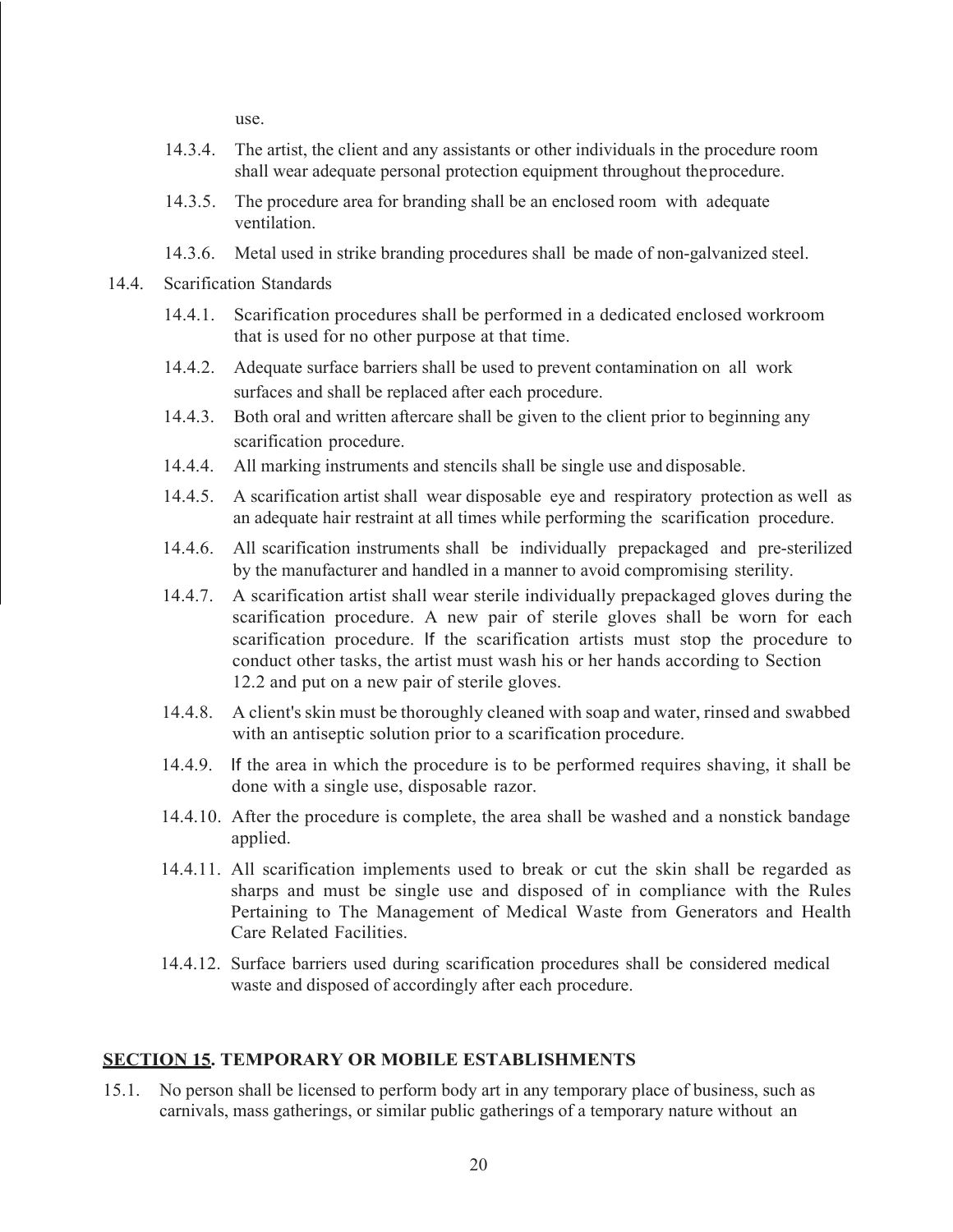approved mobile facility or without meeting the requirements for a temporary demonstration license.

- 15.2. Mobile units shall meet all the requirements of these Rules with the following additional requirements:
	- 15.2.1. Liquid waste shall be stored in a permanently installed retention tank that is at least 15 percent larger capacity than the water tank. Liquid waste shall not be discharged from the tank when the mobile unit is in motion. All liquid waste shall be discharged to an approved sanitary sewage disposal system and the Department shall be provided a letter of approval for all discharges upon request.
	- 15.2.2. A potable water system under pressure shall be provided. Enough potable water shall be available in the unit for cleaning and for hand washing. A heating facility capable of producing enough tempered water for these purposes shall be provided on the unit. The water inlet shall be provided with a transition connection of a size or type that will prevent its use for other service. The water inlet shall be coated so that it will not be contaminated by waste discharge, road dust, oil, or grease and it shall be kept capped unless being filled.
- 15.3. The Department may impose additional requirements to protect against health hazards related to a mobile permanent cosmetic or tattoo unit.

#### **SECTlON 16. TEMPORARY DEMONSTRATION LICENSE**

- 16.1. The Department may issue a temporary demonstration license to an artist, establishment, or a supplier of materials for body art for:
	- 16.1.1. Educational purposes where body art is performed;
	- 16.1.2. Trade shows where body art is performed;
	- 16.1.3. Demonstrations of body art products or procedures; and
	- 16.1.4. An appearance as a guest artist.
- 16.2. A temporary demonstration license shall be valid for no more than fourteen (14) consecutive calendar days.
- 16.3. The sponsor of a body art event for educational purposes, trade shows and/or demonstrations of body art procedures where body art is performed shall obtain all necessary permits to conduct business in the jurisdiction where the event will be held, including, but not limited to, valid permits issued by the Department.
- 16.4 The Department shall collect a non-refundable sponsor fee of fifty dollars (\$50) per artist that shall perform body art at the event, not to exceed two thousand dollars (\$2000) per event. In addition to the penalties available pursuant to Ark. Code Ann. § 20-27-1502, a sponsor who violates this subdivision shall be subject to closure of the temporary body art event and a penalty not to exceed three times the cost of the permit.
- 16.5. The Department shall levy and collect a non-refundable fee of fifty dollars (\$50) from a guest artist for a temporary demonstration license.
	- 16.5.1. An application for a temporary demonstration license shall be submitted to the Department not less than forty-five (45) days prior to the event for educational purposes, trade show, or demonstration of body art products and procedures where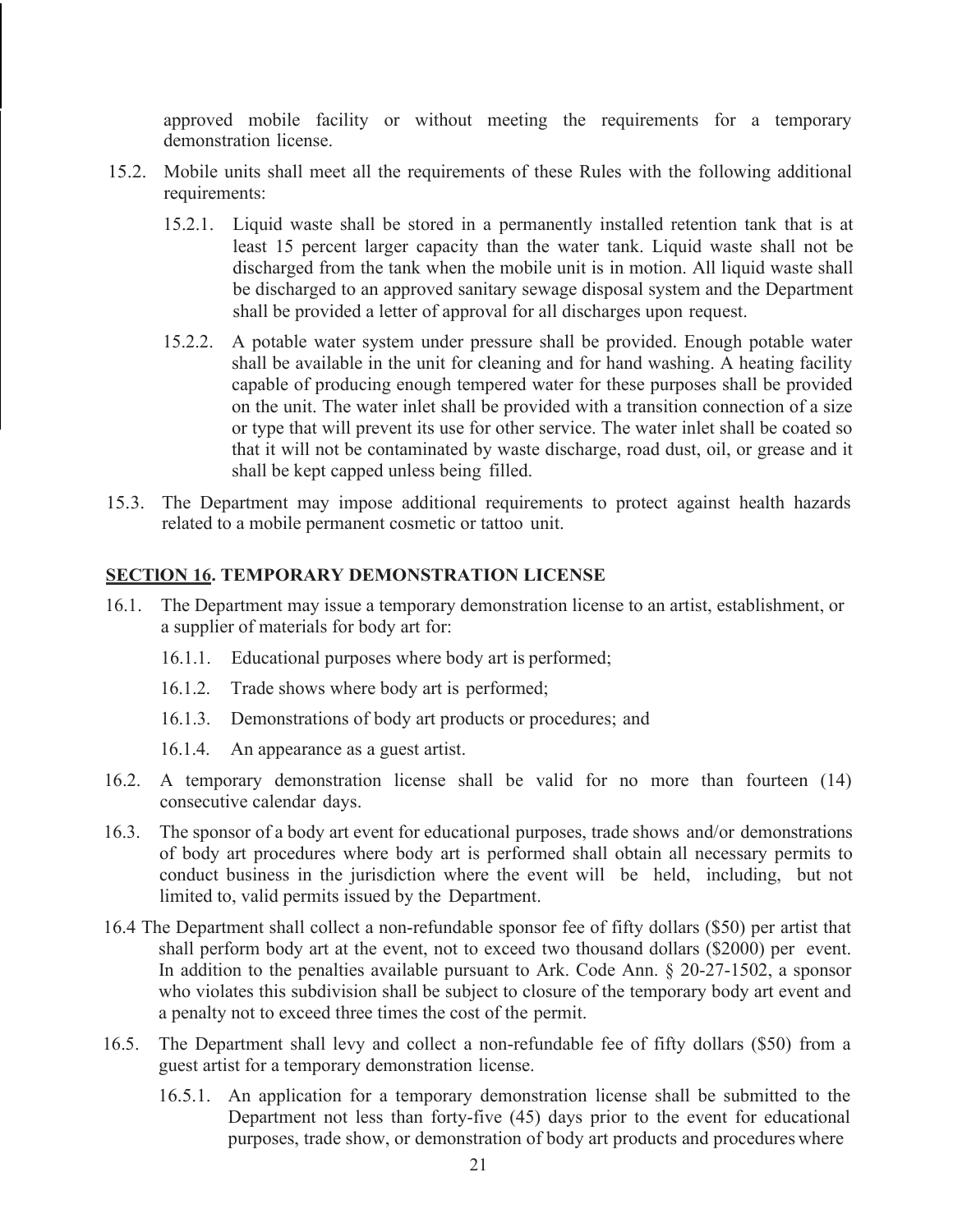body art is performed.

- 16.5.2. An application for a temporary demonstration license shall be submitted to the Department not less than seven (7) days prior to the appearance of a guest artist.
- 16.6. An artist shall provide evidence of completion of a blood borne pathogens training which meets the requirements of the Occupational Safety and Health Administration with the application.
	- 16.6.1. A person applying for a temporary demonstration license to appear as a guest artist shall provide documentation of licensure as an artist in another state or country or employment history with proof of employment in a body art facility licensed by the regulatory board or agency in that state or country before the temporary demonstration license may be granted.
	- 16.6.2. The establishment where the guest artist is appearing shall have a licensed body artist on its staff.
	- 16.6.3. A guest artist may be issued a temporary demonstration license to appear as a guest artist in the state of Arkansas no more than one (1) time every three (3) months.

## <span id="page-21-0"></span>**SECTION 17. TREATMENT AND DISPOSAL OF INFECTIOUS WASTE**

Treatment and disposal of infectious waste including sharps shall conform to Act 96 of 1913 as amended and Act 41 of 1992 and the Rules Pertaining to Management of Medical Waste from Generators and Health Care Related Facilities.

#### <span id="page-21-1"></span>**SECTION 18, SUBMISSION OF PLANS**

Before any body art establishment is constructed or an existing structure is converted to use as a body art establishment, plans shall be submitted to the Department for review and approval. The plans and specifications shall include the workroom layout, plumbing plans, construction materials and the type and model of proposed equipment. No body art establishment shall be constructed, remodeled, or converted except in accordance with approved plans.

#### <span id="page-21-2"></span>**SECTION 19, INSPECTIONS**

The business premises, equipment, procedures, techniques and conditions of body art establishments shall be subject to at least one **(1)** inspection by the Department per year.

## **SECTION 20. ACCESS TO ESTABLISHMENT; CLOSURE FOR VIOLATION; SUSPENSION OR REVOCATION OF ARTIST OR ESTABLISHMENT LICENSE**

- 20.1. The Department at all reasonable times shall have access to and is hereby empowered to enter any and all parts of the premises of any body art establishment for the purpose of making inspections to determine compliance with these rules. The Department shall also be permitted access to all required records.
- 20.2. If it is determined upon inspection that any body art establishment is being maintained contrary to the provisions of these rules and such violation poses an imminent threat to public health, safety or welfare, such establishment shall be closed until provision is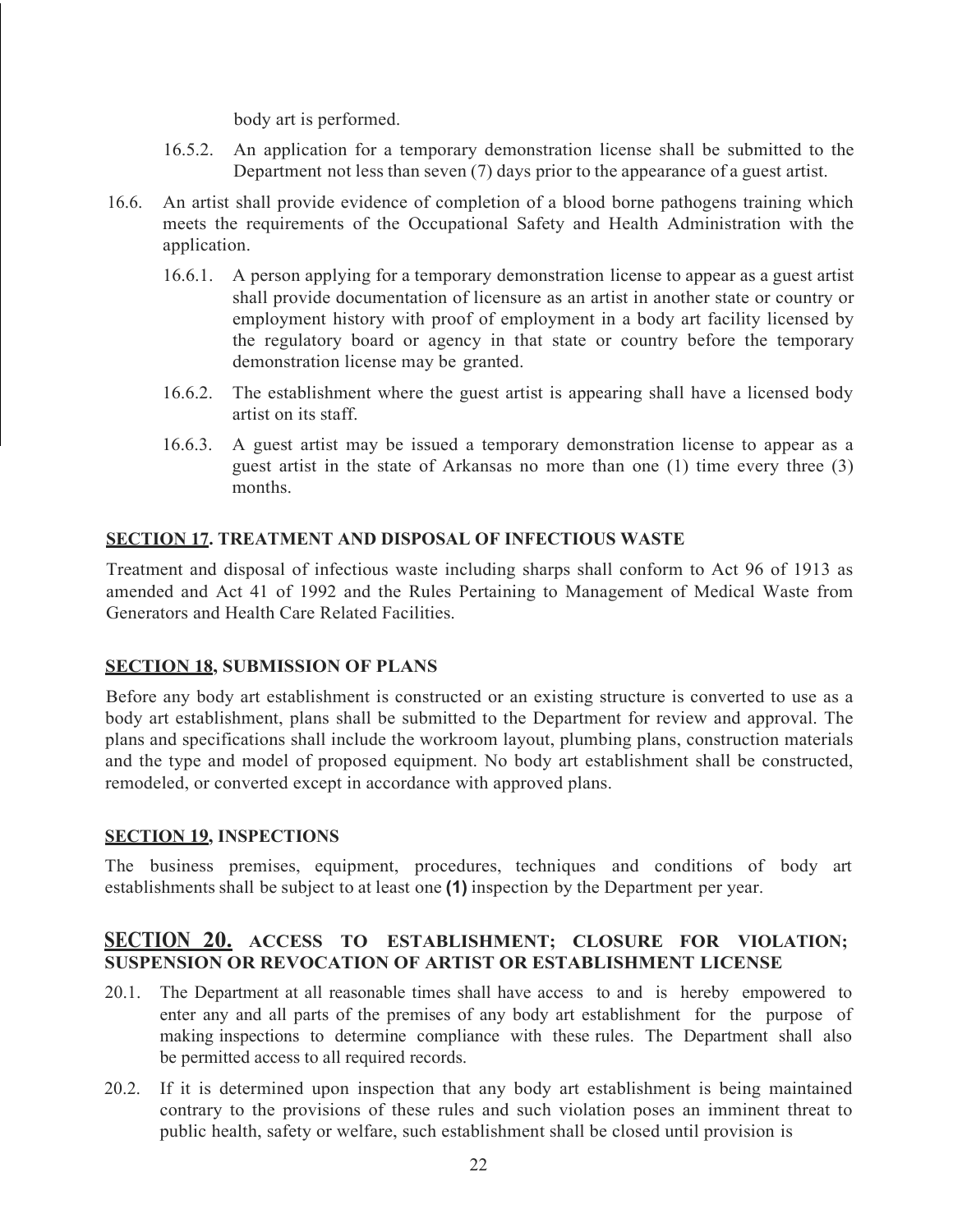made to comply with the rules and permission is given by the Department to reopen or it is determined, in a fair hearing under the Arkansas Administrative Procedures Act, that the facility should be reopened.

20.3. After written notice, the Department may suspend or revoke any artist or establishment license issued in accordance with these Rules for violation of the provisions of these Rules. The artist or operator may appeal such suspension or revocation as provided for by the Arkansas Administrative Procedures Act, Ark. Code Ann. § 25-15-201 et seq.

#### <span id="page-22-0"></span>**SECTION 21. RELATED RULES**

All body art establishments shall comply with all appropriate state laws, rules, including but not limited to the following:

- 21.1. Arkansas Department of Health Rules Pertaining to General Sanitation.
- 21.2. Act 402 of 1977, as amended, and the Rules Pertaining to Onsite Wastewater Systems.
- 21.3. Arkansas Department of Health Rules Pertaining to Public Water Systems.
- 21.4. Arkansas Plumbing Code.
- 21.5. The Rules Pertaining to Management of Medical Waste from Generators and Health Care Related Facilities.
- 21.6. The Rules Pertaining to the Control of Communicable Diseases.
- 21.7. The Arkansas Gas Codes.
- 21.8. The Arkansas Mechanical Code.

## <span id="page-22-1"></span>**SECTION 22, PENALTY**

- 22.1. Every firm, person, or corporation violating any of the prov1s10ns of these Rules shall be deemed guilty of a misdemeanor and upon conviction thereof shall be punished by a fine of not less than one thousand dollars (\$1000) nor more than five thousand dollars (\$5000) or by imprisonment not exceeding one month, or both. Each day of violation shall constitute a separate offense (Ark. Code Ann.§ 20-27-1512.).
- 22.2. Additional civil penalties and fines shall be enforced in accordance with Ark. Code Ann. § 20- 58-12, Ark. Code Ann.§ 20-7-101 and Ark. Code Ann.§ 20-27-1501 et. seq.
- 22.3. Any penalty will be in addition to other remedies available to the Department, including suspension or revocation of license and civil penalties.

## <span id="page-22-2"></span>**SECTION 23, SEVERABILITY**

If any provision of these Rules or the application thereof to any person or circumstances is held invalid, such invalidity shall not affect other provisions or applications of these Rules which can give effect without the invalid provisions or applications, and to this end, the provisions hereto are declared severable.

## **SECTION 24. REPEAL**

All rules and parts of rules in conflict herewith are hereby repealed.